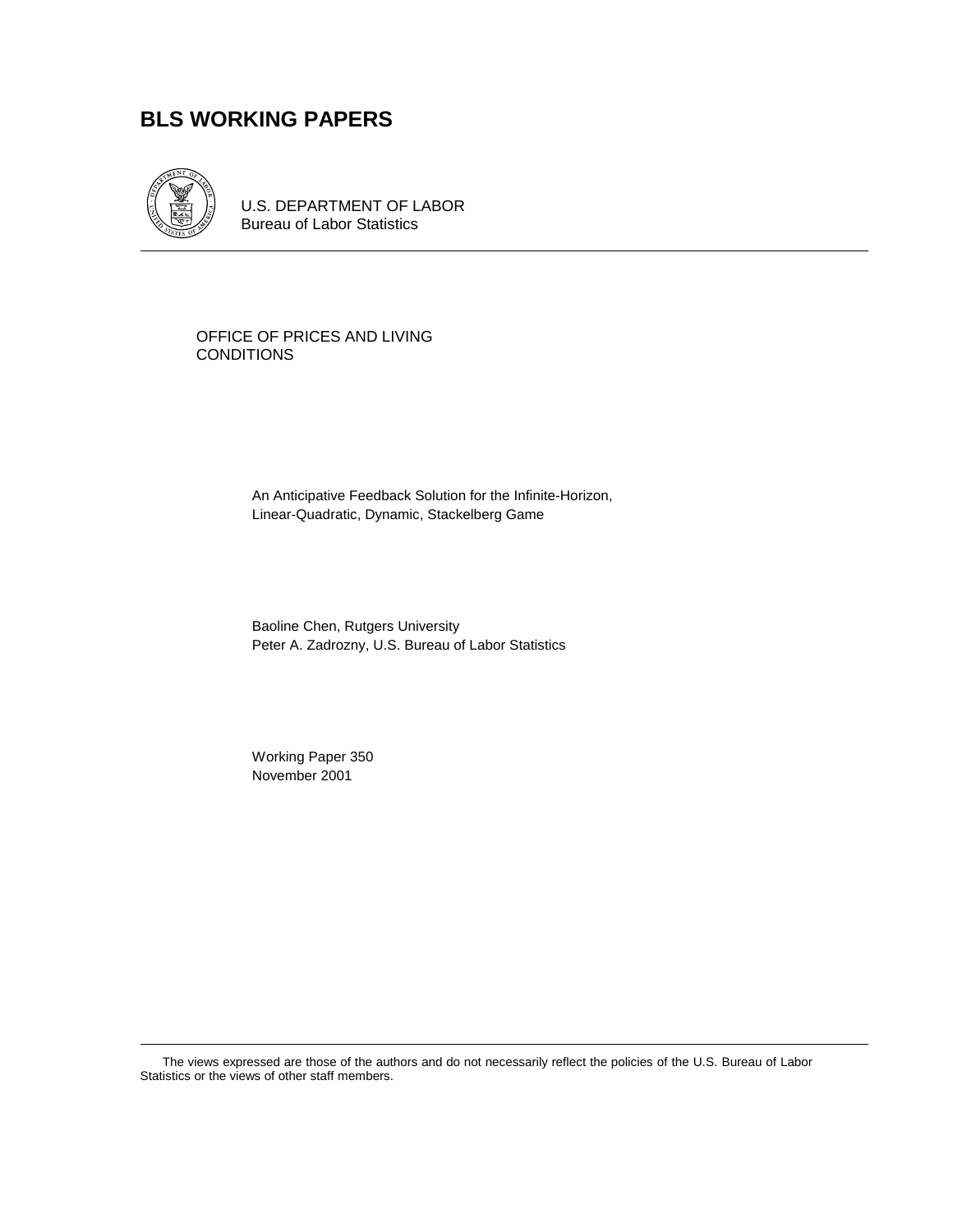#### **AN ANTICIPATIVE FEEDBACK SOLUTION FOR THE INFINITE-HORIZON,**

#### **LINEAR-QUADRATIC, DYNAMIC, STACKELBERG GAME\***

Baoline Chen **Peter A. Zadrozny** Department of Economics<br>Rutgers University Rutgers University Camden, NJ 08102 e-mail: baoline@crab.rutgers.edu e-mail: zadrozny\_p@bls.gov

٠

Bureau of Labor Statistics 2 Massachusetts Ave., NE Washington, DC 20212

September 17, 2001

JEL Classification: C61, C63, C73

Additional key words: noncooperative games, solving Riccati-type nonlinear algebraic equations.

#### **ABSTRACT**

This paper derives and illustrates a new suboptimal-consistent feedback solution for an infinite-horizon, linear-quadratic, dynamic, Stackelberg game. This solution lies in the same solution space as the infinitehorizon, dynamic-programming, feedback solution but puts the leader in a preferred equilibrium position. The idea comes from Kydland (1977) who suggested deriving a consistent feedback solution for an infinitehorizon, linear-quadratic, dynamic, Stackelberg game by varying the coefficients in the player's linear constant-coefficient decision rules. Here feedback is understood in the sense of setting a current control vector as a function of a predetermined state vector. The proposed solution is derived for discrete- and continuous-time games and is called the anticipative feedback solution. The solution is illustrated with a numerical example of a duopoly model.

**<sup>\*</sup>** The paper represents the authors' views and does not represent any official positions of the Bureau of Labor Statistics. We thank the editors, referees, Jacek Krawczyk, and Randal Verbrugge for comments.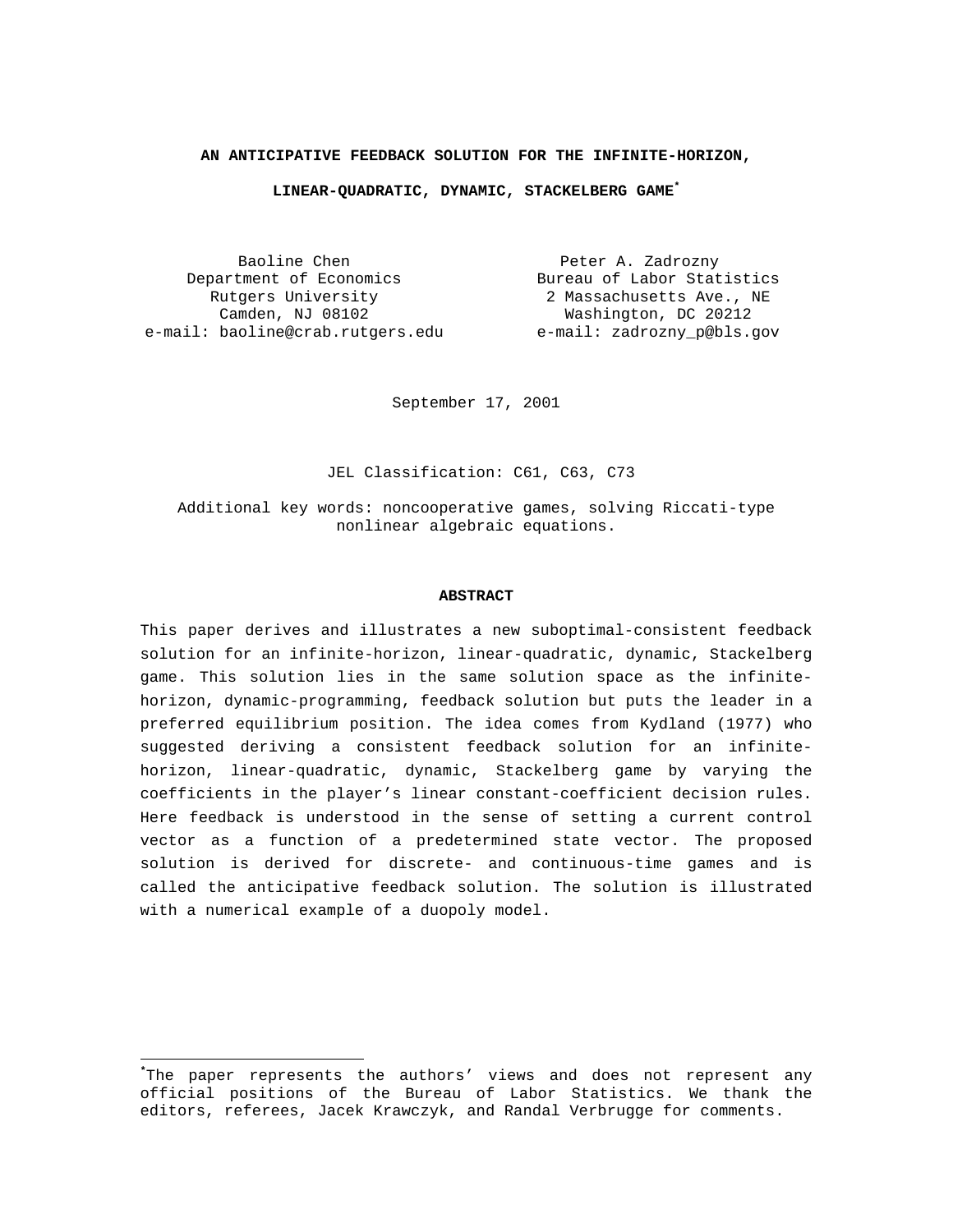## **1. Introduction.**

Dynamic Stackelberg (or leader-follower) games are useful tools for studying dynamic economic behavior in equilibrium settings in which some player is dominant. Because of their tractability, infinitehorizon, linear-quadratic, dynamic, Stackelberg (LQDS) games have received particular attention. LQDS games have been used to study noncompetitive behavior in specific markets and to evaluate and design macroeconomic policies. For example, Sargent (1985) contains studies of energy markets based on LQDS games; Kydland and Prescott (1977) and Fischer (1980) studied optimal tax policy using DS games; Canzoneri and Gray (1985), Miller and Salmon (1985), and Turnovsky, Basar, and d'Orey (1988) studied international macroeconomic policy coordination using DS games; section 4 illustrates the present anticipative feedback solution in a LQDS game of a hypothetical industry. The anticipative feedback solution could be applied to the LQ approximation of any dynamic economic setting with a dominant agent.

Three decision spaces have been considered in dynamic games: open-loop, feedback, and closed-loop. In open-loop decisions, players set their control vectors as functions of time; in feedback decisions, players set their control vectors as functions of the current (or most recently determined or observed) state vector; in closed-loop decisions, players set their control vectors as functions of the history of the state vector, from the start of the game to the moment of decision. For example, Hansen, Epple, and Roberds (1985) considered open-loop solutions of discrete-time LQDS games, computed using Eulertype equations. Simaan and Cruz (1973) considered feedback solutions of DS games, computed using backwards recursions of dynamic programming. To emphasize the dynamic programming nature of these feedback solutions, we refer to them as dynamic programming feedback (DPF) solutions. Basar and Selbuz (1979), Basar and Olsder (1980), and Tolwinski (1981) considered classes of closed-loop solutions for discrete- and continuous-time, DS games, computed using non-standard (non-DP) recursions and differential equations. See Basar and Olsder (1995, ch. 7) for a comprehensive discussion of DS games.

A potential problem in DS games is that the solution which is optimal for the leader at the beginning of the game is time inconsistent. That is, it ceases to be optimal for the leader in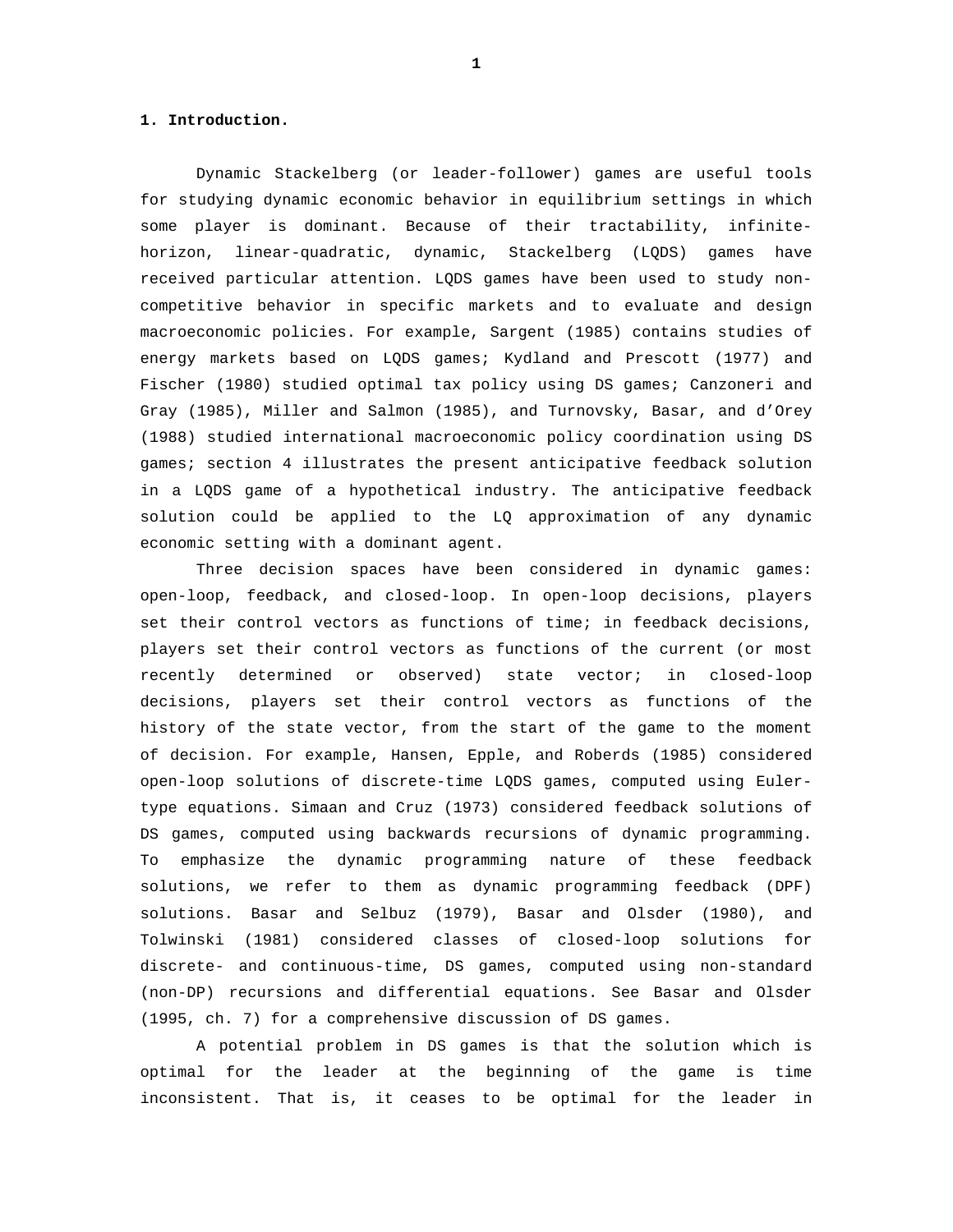subsequent periods. Consequently, the leader has an incentive to restart the game. In a rational-expectations setting, followers would recognize continual restarts. Such a succession of restarted leaderoptimal solutions would be unsustainable and, hence, unappealing as a solution concept. The time inconsistency problem in DS games was first noted by Simaan and Cruz (1973), Kydland (1975, 1977), and Kydland and Prescott (1977) for open-loop solutions of DS games. In response, Simaan and Cruz (1973), Kydland (1975, 1977), and Kydland and Prescott (1977) considered DPF solutions of DS games. DPF solutions are time consistent by construction, but do not entirely solve the time consistency problem because in them the leader is continually tempted to switch to an optimal, open- or closed-loop, solution.

Basar and Selbuz (1979) and Basar and Olsder (1980) proposed closed-loop solutions for discrete- and continuous-time, DS games. The Basar-Selbuz-Olsder solutions require additional structural restrictions, beyond the usual concavity (or convexity), playability, and stability conditions (see section 2). However, whenever they are applicable, the Basar-Selbuz-Olsder solutions are time consistent. Nevertheless, even when applicable, the Basar-Selbuz-Olsder solutions are not subgame perfect. Tolwinski (1981) proposed a more general closed-loop solution for LQDS games (under weaker structural restrictions) which is nearly subgame perfect: if the follower deviates from the optimal solution path for some reason, the leader induces them to return to it after one period. The common feature of these closedloop solutions is that they are incentive (or trigger) strategies in which the leader induces the follower to be on the solution path. In economics, the time consistency problem has similarly been addressed using incentive strategies (Barro and Gordon, 1983; Backus and Driffill, 1985; Rogoff, 1989).

The present paper introduces a new feedback solution for infinite-horizon LQDS games, called the anticipative feedback (AF) solution. The name is explained further in this section. Like the infinite-horizon DPF solution, the AF solution lies in the space of constant-coefficient, linear, feedback, decision rules and is subgame perfect, hence, is time consistent. However, the AF solution puts the leader closer to an open- or closed-loop optimal solution than the DPF solution. Thus, in the AF solution, the leader less tempted to switch to an optimal solution. The idea of the AF solution comes from Kydland

**2**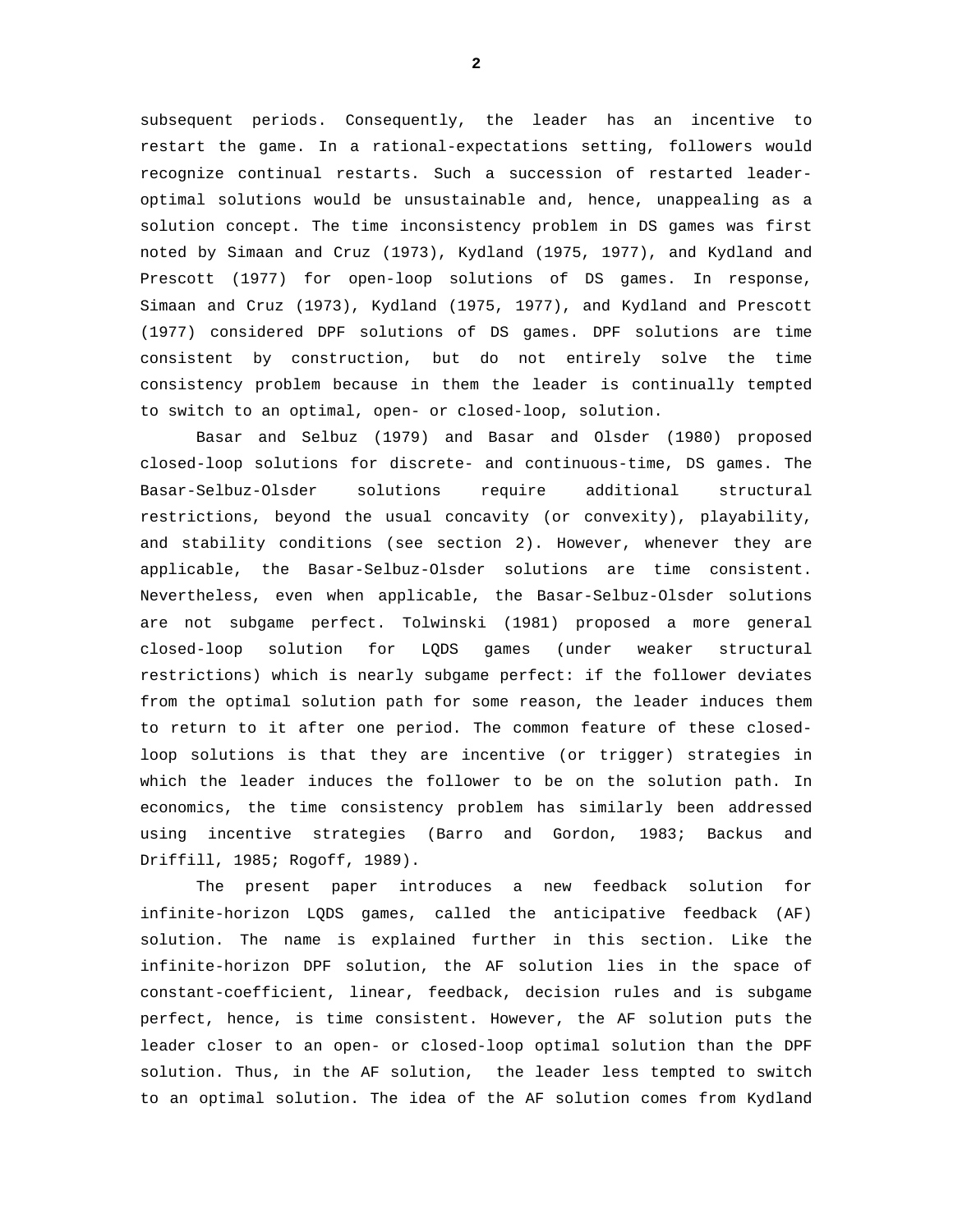(1977, p.310), who suggested deriving a feedback solution for a discrete-time, infinite-horizon, LQDS game by varying the coefficients in players' linear, constant-coefficient, decision rules. The AF solution is derived for both discrete- and continuous-time versions of the LQDS games. Compared with the open-loop, DPF, and closed-loop solutions proposed by Hansen, Epple, and Roberds (1985), Simaan and Cruz (1973), and Tolwinski (1981), the AF solution has the following three merits:

1. The AF solution is in the same space as the infinite-horizon DPF solution, namely, the space of linear, constant-coefficient decision rules in which the current control vector feeds back only on the current state vector. This solution space is a product space of real-valued matrices of finite dimensions. As explained below, when anticipative effects are suppressed, the AF solution reduces to the infinite-horizon DPF solution. Compared to this DPF solution, the leader is better off in the AF solution and is, therefore, less tempted to switch to an optimal, time-inconsistent solution.

2. Like the DPF solution, the AF solution is subgame perfect by construction, hence, is time consistent.

3. Although open- and closed-loop solutions generally are preferred by the leader, their solution spaces of sequences of control vectors or decision functions are much more complicated. In infinitehorizon games, the sequences are infinite. To be practical as policy prescriptions, DS game solutions should involve simple and easily understood decision rules. The lower-dimensional AF solution is simpler and more easily understood.

Anticipative control is the leader's ability to influence the state vector's evolution by accounting for the follower's current reactions to changes in the leader's current and expected future control settings. The effect, manifested in the dependence of the optimal solution on the initial state vector (cf., Hansen, Epple, and Roberds, 1985), causes DS games to be time inconsistent. The AF solution is consistent by construction, through the assumption that coefficient matrices of decision rules are independent of the initial state vector. By virtue of the principle of optimality upon which it is based, the DPF solution cannot account for anticipative control effects.

**3**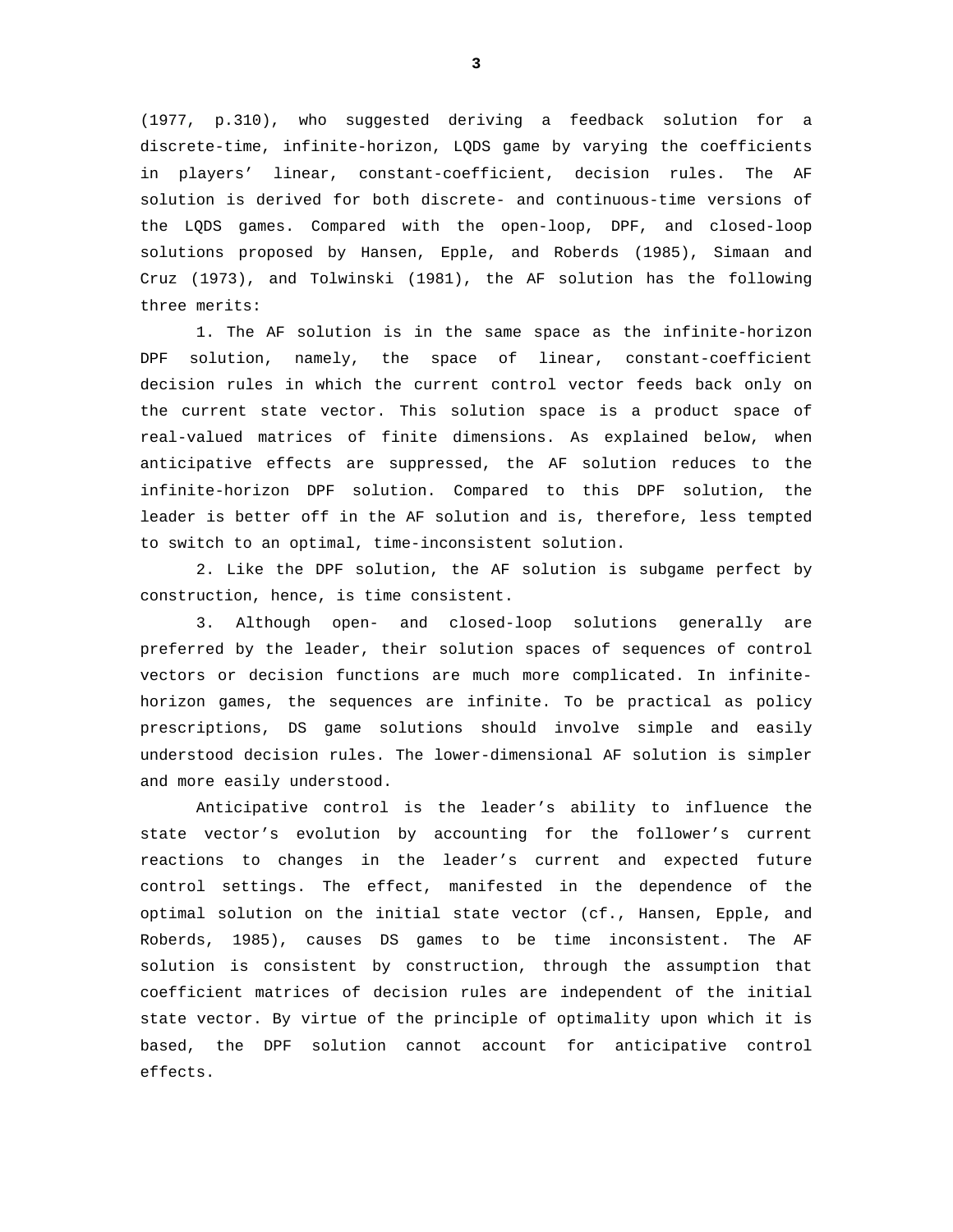In the present AF solution, anticipative control manifests itself through the matrix  $\Psi$ , that measures how the follower's optimal valuation matrix  $W_2$  varies in response to variations in the leader's policy rule. Here  $W_2$  =  $\lim_{h\to\infty}W_2(h)$  is the limit of the follower's optimal valuation matrix as the planning horizon, h, goes to infinity. In the DPF solution at backwards recursion h, by taking  $W_2(h-1)$  as given, the leader ignores anticipative control effects and, in effect, sets  $\Psi$ identically equal to zero. In the AF solution, the leader sets  $\Psi$  so as to induce the follower to make decisions which put the leader in a more favorable solution. Thus,  $\Psi$  is an incentive tool of the leader so that, like Basar-Selbuz-Olsder's and Tolwinski's solutions, the AF solution is an incentive-based enhancement of the DPF solution.

The AF solution relates more directly to the following previous work. Zadrozny (1988) reported the discrete-time AF solution in summary form, without giving any derivations or applications. Medanic (1978) derived a related continuous-time solution, using the maximum principle. Whereas Medanic randomized the initial state vector, here, as usual, it is taken as given. Otherwise, the AF solution appears not to have been reported before.

This paper is organized as follows: For simplicity, only the twoplayer game is treated. The extension to n-player games is conceptually straightforward but notationally tedious. Section 2 presents the discrete-time game. Section 3 derives nonlinear algebraic (or nonrecursive) Riccati-type solution equations for the discrete-time AF game. Appendix B derives analogous continuous-time solution equations. Section 4 describes a trust-region gradient method for solving the discrete-time AF equations and presents illustrative, numerical, DPF and AF, solutions of a duopoly model. Section 5 contains concluding remarks.

# **2. The Discrete-Time Game.**

Two players are indexed by an ordered pair  $(i,j) \in \{(1,2),\}$  $(2,1)$ , where i is the player on whom attention is focused and j is the opponent. Player 1 is the leader.

Let  $y(t)$  be an  $nx1$  vector of "outputs" generated by the ARMAX process

**4**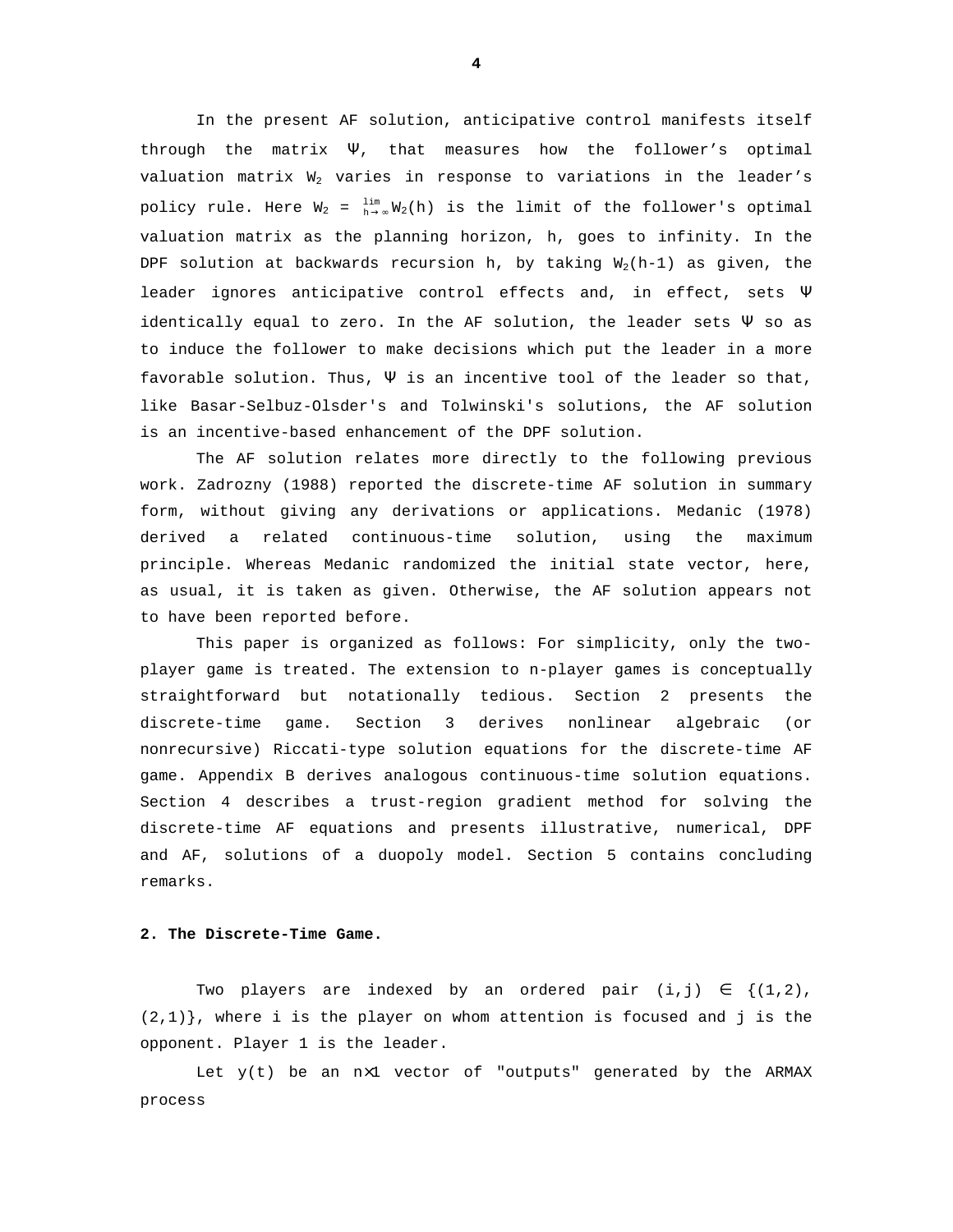$$
(2.1) \t y(t) = A_1y(t-1) + ... + A_py(t-p) + B_0u(t) + ... + B_qu(t-q)
$$

+ 
$$
C_0 \varepsilon(t) + \ldots + C_r \varepsilon(t-r)
$$
,

where p, q, and r are positive integers,  $u(t)$  is an  $m \times 1$  vector of players' controls, and  $\epsilon(t)$  is an n×1 vector of independent (whitenoise) disturbances with zero mean and constant covariance matrix,  $\Sigma_{\varepsilon}$ , i.e.,  $\epsilon(t)$  ∼ IID(0, $\Sigma_{\epsilon}$ ).

Let  $u(t) = (u_1(t)^T, u_2(t)^T)^T$ , where  $u_i(t)$  is the m<sub>i</sub>x1 subvector controlled by player i and superscript T denotes vector or matrix transposition. Coefficients  $B_0$ , ...,  $B_q$  are partitioned conformably. There are no equality or inequality restrictions on u(t), so that it ranges over an m-dimensional Euclidean space. By appropriately zeroing out coefficients, a subvector of  $y(t)$  can be made exogenous to the game. For example, if  $y(t) = (y_1(t)^T, y_2(t)^T)^T$  and conformable  $(2,1)$ blocks in  $A_1$ , ...,  $C_r$  are zero and  $\Sigma_\varepsilon$  is block diagonal, then,  $y_2(t)$  is exogenous.

To write process (2.1) in state-space form, following Ansley and Kohn (1983), first, let  $x(t)$  be the s×1 state vector  $x(t) = (x_1(t)^T,$ ...,  $x_v(t)^T$  where  $v = max(p,q+1,r+1)$  and each  $x_1(t)$  is  $nx1$ , so that  $s =$ vn. Then, with  $x_1(t) = y(t)$ , equation (2.1) is equivalent to

$$
(2.2)
$$
  $x(t) = Fx(t-1) + Gu(t) + HE(t),$ 

 $F =$  $\overline{\phantom{a}}$  $\overline{\phantom{a}}$  $\overline{\phantom{a}}$  $\overline{\phantom{a}}$ J  $\overline{\phantom{a}}$ l I I I L I ⋅ ⋅ ⋅ ⋅ <sup>A</sup><sup>ν</sup> <sup>0</sup> . . . . <sup>0</sup> . . . . . . <sup>I</sup> . . . . . . <sup>0</sup> . <sup>0</sup> .  $A_1$  I  $0$  . . . 0 , G =  $\overline{\phantom{a}}$  $\overline{\phantom{a}}$ I I J I l I I I L I ν −1 0 B . . . B , H =  $\overline{\phantom{a}}$  $\overline{\phantom{a}}$  $\overline{\phantom{a}}$  $\overline{\phantom{a}}$  $\overline{\phantom{a}}$  $\overline{\phantom{a}}$ L L L L L L ν −1 0 C . . . C ,

where  $A_i = 0$  for  $i > p$ ,  $B_i = 0$  for  $i > q$ , and  $C_i = 0$  for  $i > r$ .

The state-space representation of process  $(2.1)$ , thus, comprises state equation (2.2) and observation equation  $y(t) = Mx(t)$ , where M = [I, 0, ..., 0] is an n×s selection matrix. Partition  $G = [G_1, G_2]$ conformably with  $u(t) = (u_1(t)^T, u_2(t)^T)^T$ , so that  $Gu(t) = G_1u_1(t) +$  $G_2u_2(t)$ .

In each period t, player i maximizes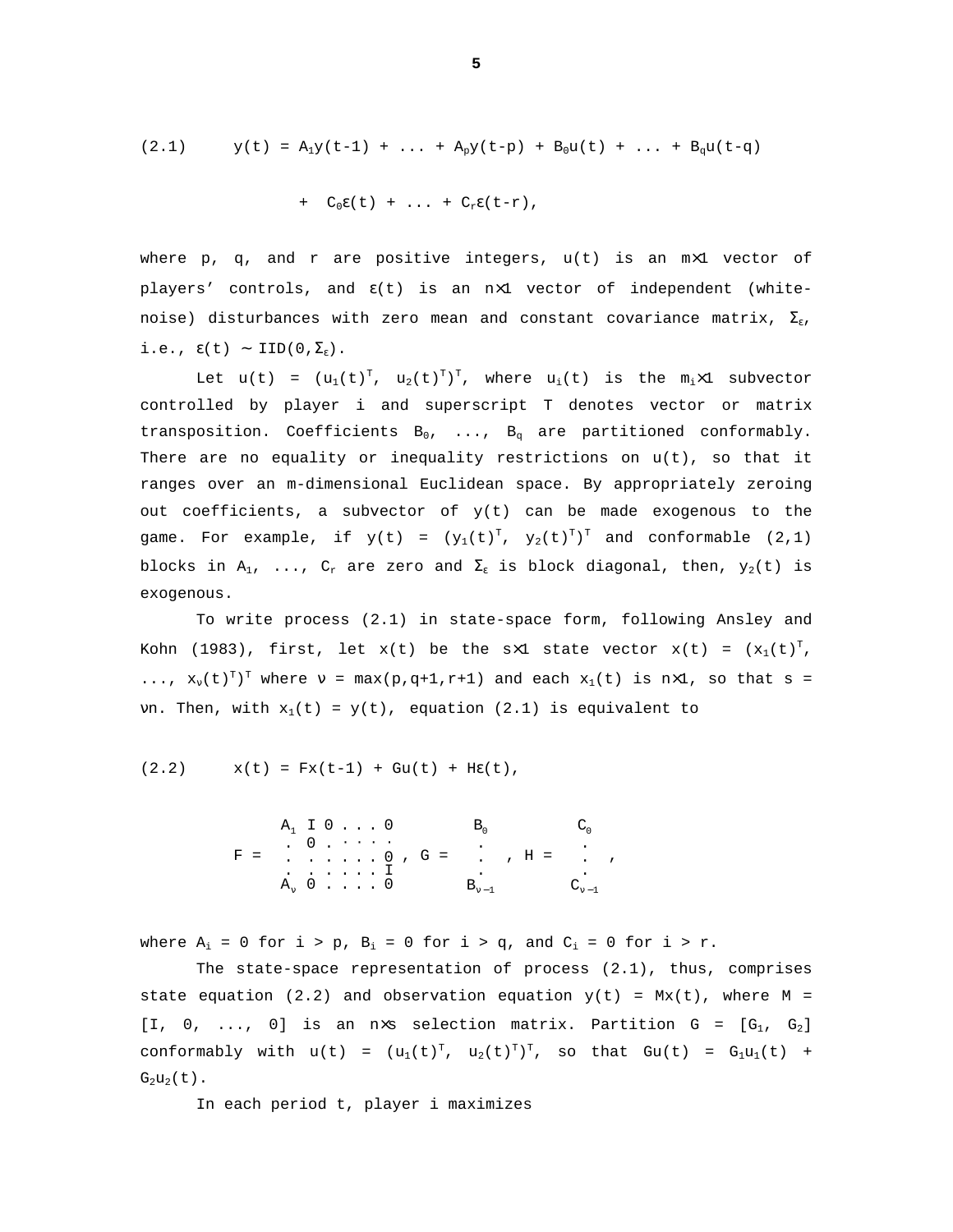(2.3) 
$$
V_i(t, h) = E_{t-1} \sum_{k=0}^{h} \delta^k \pi_i(t+k)
$$

with respect to linear feedback policies on  $u_i(t)$ , defined below, where  $E_t[\cdot] = E[\cdot|\Omega(t)], \Omega(t) = \{y(t-k), u(t-k) | k \ge 0\}, \delta$  is a real discount factor satisfying  $0 < \delta < 1$ , and

$$
(2.4) \t\t \pi_i(t) = u(t)^T R_i u(t) + 2u(t)^T \overline{S}_i y(t-1) + y(t-1)^T \overline{Q}_i y(t-1).
$$

The matrices  $R_i$ ,  $\overline{S}_i$ , and  $\overline{Q}_i$  determine players' profits (or losses) for different values of  $u(t)$  and  $y(t-1)$ . For example, in the illustrative example of section 4, R<sub>i</sub>,  $\overline{S}_i$ , and  $\overline{Q}_i$  are derived from the output demand curve and the production function and, therefore, depend on the parameters of these structural components. Without loss of generality, we assume that R<sub>i</sub> and  $\overline{Q}_i$  are symmetric. Although we focus on h = ∞, initially we assume h is finite. Allowing some element of  $y(t)$  to be identically equal to one introduces a constant term into process (2.1) and linear terms into objective (2.3).

Defining  $S_i = \overline{S}_i$  M and  $Q_i = \overline{Q}_i$  M, we write

$$
(2.5) \t\t \pi_i(t) = u(t)^T R_i u(t) + 2u(t)^T S_i x(t-1) + x(t-1)^T Q_i x(t-1).
$$

In accordance with the partition of  $u(t)$  into  $u_i(t)$  and  $u_i(t)$ , partition  $R_i$  into  $R_i^{ii}$ ,  $R_i^{ij}$ , and  $R_i^{jj}$ ,  $\overline{S}_i$  into  $\overline{S}_i^1$  and  $\overline{S}_i^j$ , and, hence,  $S_i$  into  $S_i^i$  and  $S_i^j$ , to obtain

$$
(2.6) \t\t \pi_i(t) = u_i(t)^{\mathrm{T}} R_i^{\mathrm{ii}} u_i(t) + 2u_i(t)^{\mathrm{T}} R_i^{\mathrm{ij}} u_j(t) + u_j(t)^{\mathrm{T}} R_i^{\mathrm{jj}} u_j(t)
$$

+ 
$$
2u_i(t)^T S_i^i x(t-1) + 2u_j(t)^T S_i^j x(t-1) + x(t-1)^T Q_i x(t-1)
$$
,

for  $(i, j) = (1, 2)$  and  $(2, 1)$ .

We assume that each player knows: (a)  $\Omega$  (t-1) at the beginning of period t; (b) the game's structure, and (c) the game's parameters, i.e., the coefficients of process  $(2.2)$  and objective  $(2.3)$ , for  $(i,j)$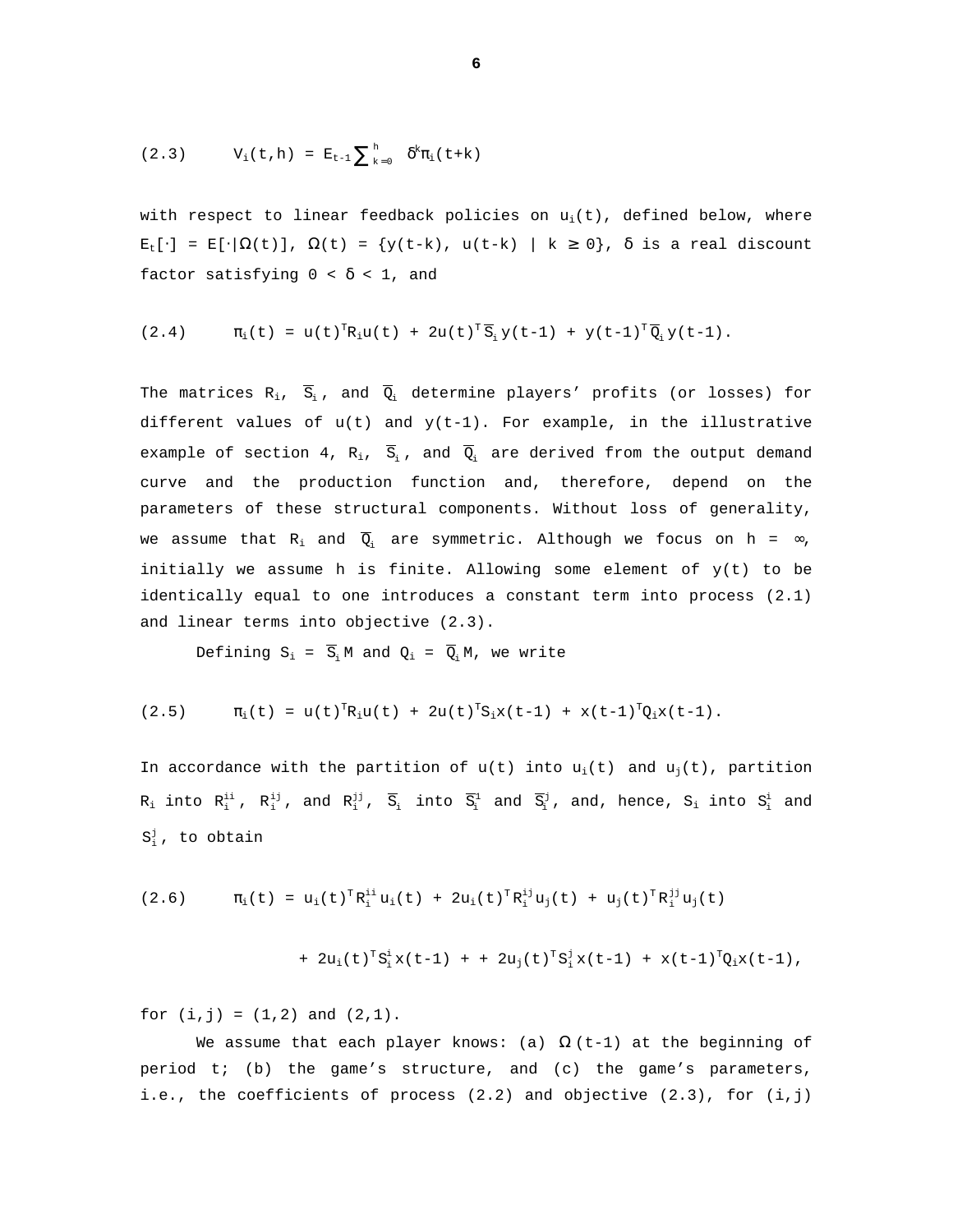= (1,2) and (2,1). Each player, thus, has the same information about exogenously given quantities. The information set is complete except for knowledge of  $x(t)$ , which might have to be inferred from  $\Omega(t)$ . Games in which different players have different information sets are substantially more complicated (Townsend, 1983) and are not considered here.

We assume that the players follow constant linear feedback policies  $u_i(t+k) = P_i x(t+k-1|t+k-1)$ ,  $k = 0, ..., h$ , where  $x(t+k-1|t+k-1)$ =  $E_{t+k-1}x(t+k-1)$ . We make this assumption for reasons of simplicity and understandability, as discussed in the introduction. In particular, "constant" means that the policy coefficient matrices,  $P_i$ , are nonstochastic functions of the parameters and are independent of the initial state vector. We write the players' policy rules jointly as  $u(t+k) = Px(t+k-1|t+k-1)$ , where  $P = [P_1^T, P_2^T]^T$ .

Because the game has a linear-quadratic structure and the players have identical information sets, the principle of certainty equivalence (also called the separation principle) applies (Astrom, 1970, pp. 278- 279). Certainty equivalence says that the equilibrium value of P is independent of the probability distributions of  $\epsilon(t)$  and  $v(t)$ , and hence can be computed independently of  $x(t+k-1|t+k-1)$ . Because computation of  $x(t+k-1|t+k-1)$  in the present case where both players have the same information is a familiar Kalman filtering exercise (Anderson and Moore, 1979, pp. 165-192), we focus on computing P and set  $\Sigma_{\varepsilon}$  = 0, so that  $x(t+k-1|t+k-1) = x(t+k-1)$ .

Infinite-horizon dynamic games generally require the following three types of assumptions: (i) second-order concavity assumptions to ensure that players' optimization problems have locally unique solutions, (ii) playability assumptions (the term comes from Lukes and Russell, 1971) to ensure that an equilibrium exists, i.e., that players' reaction functions "intersect;" and (iii) stability assumptions to ensure that players' objectives remain finite as h  $\rightarrow \infty$ .

Following standard practice (Basar and Selbuz, 1979; Basar and Olsder, 1980), we make a broad concavity assumption. The concavity assumption also serves to maintain playability. The stability assumption that we make is the familiar stabilizability condition in linear optimal control theory.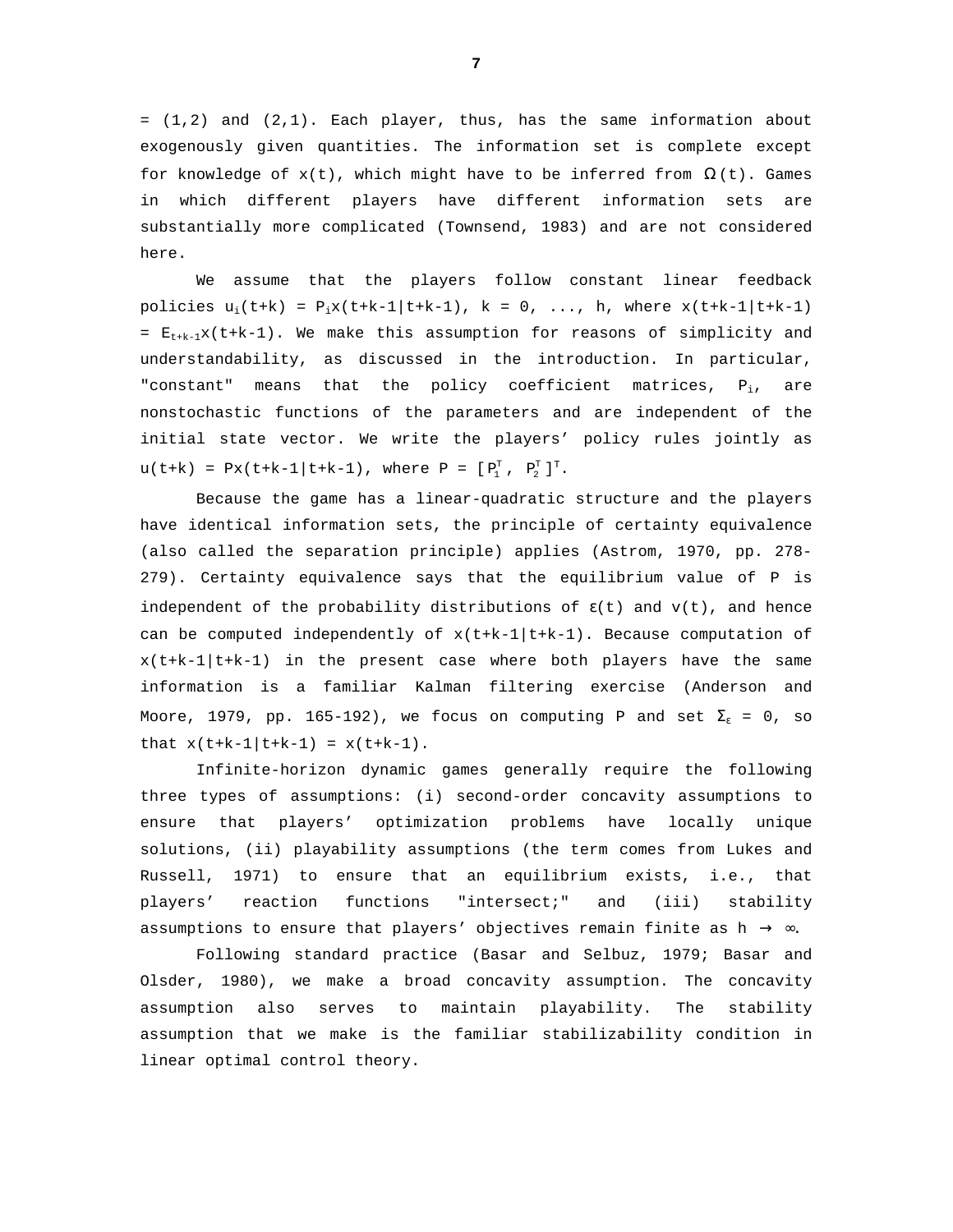Thus, to cover concavity and playability, we assume that (A)  $\pi_i(t)$ is concave in  $u(t)$  and the endogenous variables in  $y(t)$  and (B)  $\pi_i(t)$  is strictly concave in  $u_i(t)$ . Assumption (A) is equivalent to assuming that the matrix which defines the purely endogenous part of  $\pi_i(t)$  in terms of u(t) and y(t) is negative semi-definite and assumption (B) is equivalent to assuming that  $R_i^{ii}$  is negative definite.

In the case of stability, first,  $\Phi = F + GP$  is the closed-loop matrix of the game. Second, we account for discounting by multiplying Φ by  $\sqrt{\delta}$ . That is, we define the discounted closed-loop matrix  $\widetilde{\Phi}$  =  $\sqrt{\delta}\,\Phi$ or, equivalently,  $\tilde{\Phi}$  =  $\widetilde{\text{F}}$  +  $\widetilde{\text{G}}$  P, where  $\widetilde{\text{F}}$  =  $\sqrt{\delta}$  F and  $\widetilde{\text{G}}$  =  $\sqrt{\delta}$  G.  $\widetilde{\Phi}$  is said to be discrete-time stable if its eigenvalues are less than one in modulus. A sufficient (but not always necessary) condition for  $V_i(t)$  =  $\lim\limits_{h\to \infty}V_1(t\,,h)$  to be finite is that  $\widetilde{\Phi}$  is stable. We assume P is restricted to values that imply that  $\tilde{\Phi}$  is stable. P's that imply stable  $\tilde{\Phi}$  's are themselves called stable. To ensure that the set of stable P's is nonempty, we assume that (C) the ordered pair [ $\widetilde{\mathbf{F}}$ ,  $\widetilde{\mathbf{G}}$ ] is stabilizable. Stabilizability ensures existence of stable, constant, linear, feedback policies (Wonham, 1967).

Defining stabilizability is somewhat involved (e.g., Kwakernaak and Sivan, 1972, pp. 53-65 and 459-462). However, let  $y(t) = (y_1(t)^T,$  $y_2(t)^T$ )<sup>T</sup>, where  $y_1(t)$  is endogenous and  $y_2(t)$  is exogenous. Then, first, stabilizability implies that, abstracting from exogenous variables and disturbances, for any initial value of  $y_1(t)$ , and for any target value  $y_1^*$ , there is a control sequence,  $\{u^*(t+k)\}_{k=0}^{N-1}$  that takes  $y_1$  from the initial value to  $y_1^*$  in a finite number of periods N. Second, stabilizability implies that the conditional mean of  $y_2(t)$  is of exponential order  $1/\sqrt{\delta}$ , i.e.,  $||E_t y_2(t+k)||$  < c $||y_2(t)||/\sqrt{\delta^k}$ , for k = 0, 1, ..., where c is a positive constant and  $||\cdot||$  is a vector norm. Because  $0 < \delta < 1$ , the second condition of stabilizability implies that exogenous variables can be nonstationary within this limit.

Detectability, which is dual to stabilizability, is usually assumed for the underlying optimal-control problem (i.e., cooperative solution of the game) to help ensure that  $\tilde{\Phi}$  is stable (Kwakernaak and Sivan, pp. 65-81, 247-283, 462-466, and 495-501). Because concavity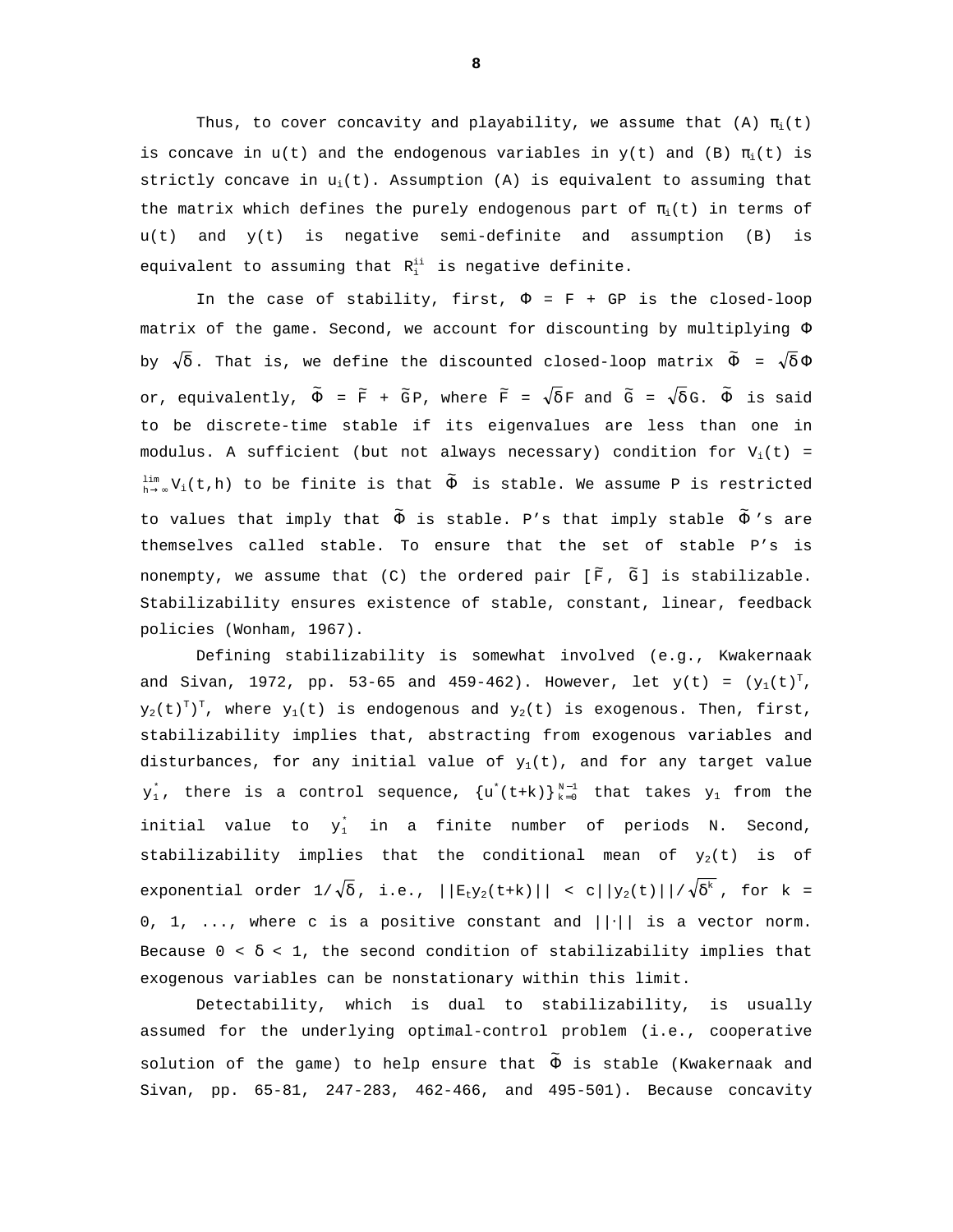assumptions (A) and (B) and detectability may be insufficient to ensure stability in the present game setting, detectability is not assumed formally. Instead, we assume directly that P is stable.

A Stackelberg equilibrium can now be defined. In addition to what each player has been assumed to know, player i has conjecture  $\Xi_{ij}$  about player j's policy, P<sub>i</sub>, and conjectural variation  $\partial \Xi_{i,j}/\partial P_i$  about how P<sub>i</sub>, reacts to infinitesimal changes in  $P_i$ . Given this information, conjectures, and conjectural variations, player i maximizes objective (2.3) with respect to  $P_i$  subject to state equation (2.2). Let  $P_i$  =  $\Gamma_i(\Xi_{i1}, \partial \Xi_{i1}/\partial P_i)$  denote player i's resulting optimal feedback matrix as a function of  $\Xi_{ij}$  and  $\partial \Xi_{ij}/\partial P_{ij}$  and let  $\Gamma_{21}$  denote first-partial derivatives of  $\Gamma_2$  with respect to the first argument  $\Xi_{12}$ . Recall that player 1 is the leader. A Stackelberg equilibrium occurs when: (I) P =  $[P_1^T, P_2^T]^T$  is such that the players optimize ( $P_1 = \Gamma_1$  and  $P_2 = \Gamma_2$ ), (II) players' conjectures are confirmed ( $\Xi_{12}$  =  $P_2$  and  $\Xi_{21}$  =  $P_1$ ), (III) the leader's conjectural variations are confirmed  $(\partial \Xi_{12}/\partial P_1 = \Gamma_{21})$ , and (IV) the follower's conjectural variations are null  $(\partial \Xi_{21}/\partial P_2 = 0)$ . Section 3 derives computationally useful forms of these equilibrium conditions for the discrete-time infinite-horizon linear-quadratic game. Appendix B derives analogous continuous-time solution equations.

# **3. Derivation of Discrete-Time AF Solution Equations.**

First, we state definitions and rules of matrix differentiation and, then, use the rules to derive discrete-time AF solution equations.

#### **3.1. Definitions and Rules of Matrix Differentiation.**

First, motivated by Magnus and Neudecker (1988), we define matrix derivatives in terms of matrix differentials. Then, we state two rules of matrix differentiation, a product rule and a trace rule, that we use to derive the AF solution equations.

Let  $A(\theta) = \{A_{i,j}(\theta)\}\$  denote a real, differentiable, m×n, matrix function of a real,  $p \times 1$  vector  $\theta = (\theta_1, \ldots, \theta_p)^T$ , where m, n, and  $p$  are any positive integers (previous uses of m, n, p, and q are temporarily suspended). Vector  $\theta$  could be the vectorization of a matrix with a total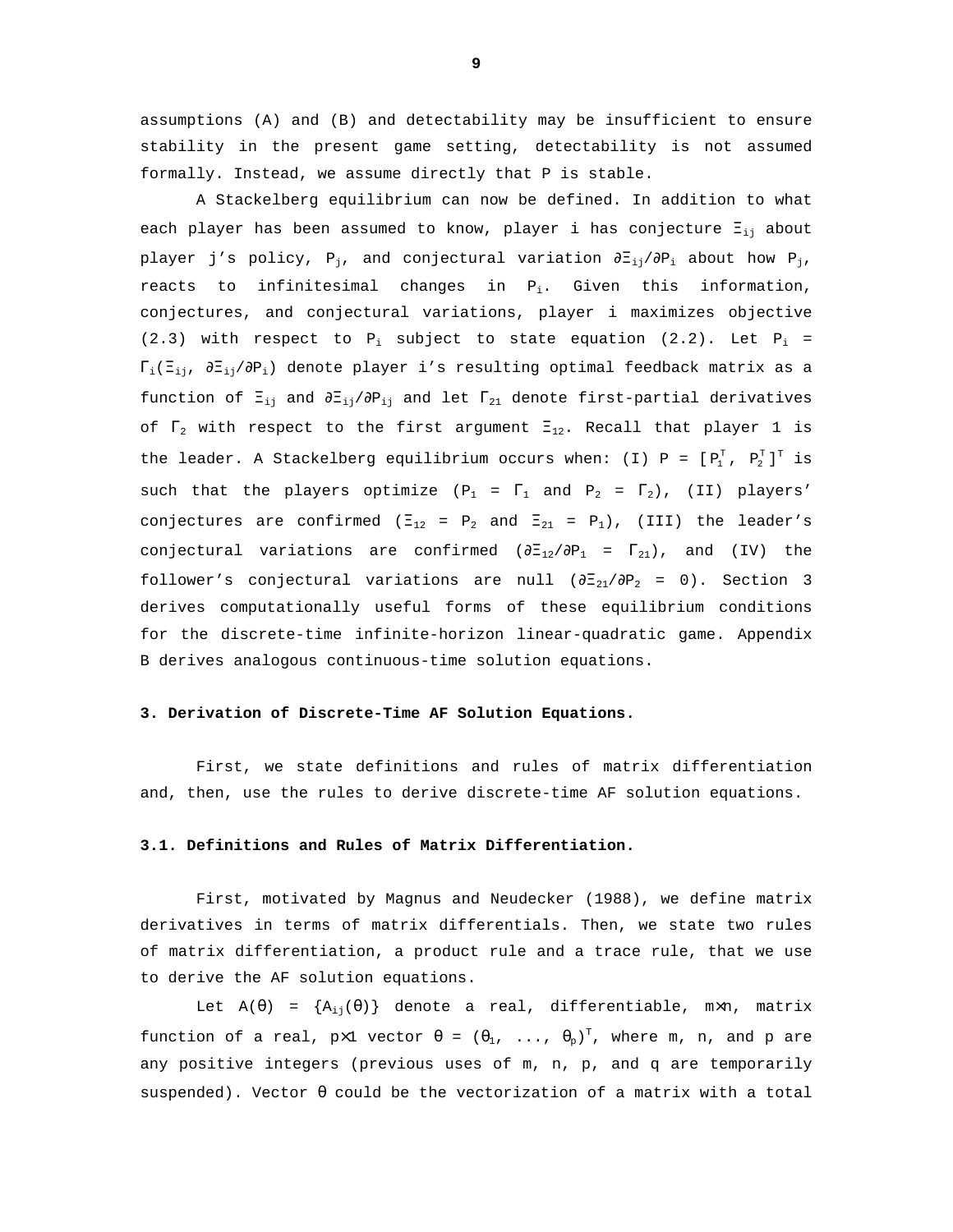of p elements. Let the m×n matrices  $\partial_k A = {\partial A_{i,j}}/{\partial \theta_k}$ , for  $k = 1, ..., p$ , collect first-order derivatives of  $A(\theta)$  in partial-derivative form. Let  $dA_{ij}$  =  $\sum_{k=1}^{p}$  ( $\partial A_{ij}/\partial \theta_k$ )d $\theta_k$ , where  $d\theta_k$  is an infinitesimal variation in  $\theta_k$ . It suffices to consider d $\theta$  = ( $\hat{\theta}_1$ , ...,  $\hat{\theta}_p$ )<sup>T</sup>dɛ, where  $\hat{\theta}$  = ( $\hat{\theta}_1$ , ...,  $\hat{\theta}_p$ )<sup>T</sup> is a real vector of finite-valued elements and dε is a real, infinitesimal, scalar variation. Then,  $dA = \{dA_{i,j}\}\$ is the m $\times$ m differential form of first-order derivatives of  $A(\theta)$ .

Product Rule. Let  $A(\theta)$  and  $B(\theta)$  be real, m×n and n×q, differentiable, matrix functions of the real  $px1$  vector  $\theta$ , where m, n, p, and q are any positive integers. Componentwise application of the scalar product rule of differentiation yields the matrix product rule of differentiation

 $(3.1)$  d(AB) = dA⋅B + A⋅dB

(Magnus and Neudecker, 1988, p. 148). For example, setting  $\theta = P$ , we use rule (3.1) to derive equation (3.5) from equation (3.4).

Trace Rule. Let A and B be real-valued, m×n and n×m, matrices, so that dA⋅B is a meaningful matrix product, where dA is an infinitesimal variation in A. dA may be expressed as Âdε, where is a finitevalued, nonzero, m×n matrix and dε is an infinitesimal, nonzero, scalar variation. Let tr(⋅) denote the trace of a square matrix. The trace rule is:

(3.2) If  $tr(dA \cdot B) = 0$ , for all  $dA = \hat{A} d\varepsilon \in \mathbb{R}^{m \times n}$ , then,  $B = 0$ .

To prove trace rule  $(3.2)$ , choose some  $(i,j) \in \{(1,1), \ldots, (m,n)\}.$ Consider  $\hat{A}$  such that  $\hat{A}_{i,j} \neq 0$ ,  $\hat{A}_{k\ell} = 0$ , for  $(k, \ell) \neq (i, j)$ , and remember that d $\epsilon \neq 0$ . Then, tr(dA⋅B) =  $\sum_{k=1}^{m} \sum_{\ell=1}^{n}$ 1  $\sum_{k=1}^{m}$   $\sum_{\ell=1}^{n}$   $dA_{k\ell}B_{\ell k}$  =  $\hat{A}_{i j}B_{j i}d\epsilon$  = 0 implies  $B_{j i}$ = 0. Repeating this argument for all other  $(i,j) \in \{(1,1), \ldots, (m,n)\}\,$ we complete the proof.

In subsection 3.2, we use rule (3.2) to convert first-order conditions from the unsolvable form  $tr(dA·B) = 0$  to the solvable form B = 0. In these applications, dA represents all possible variations in a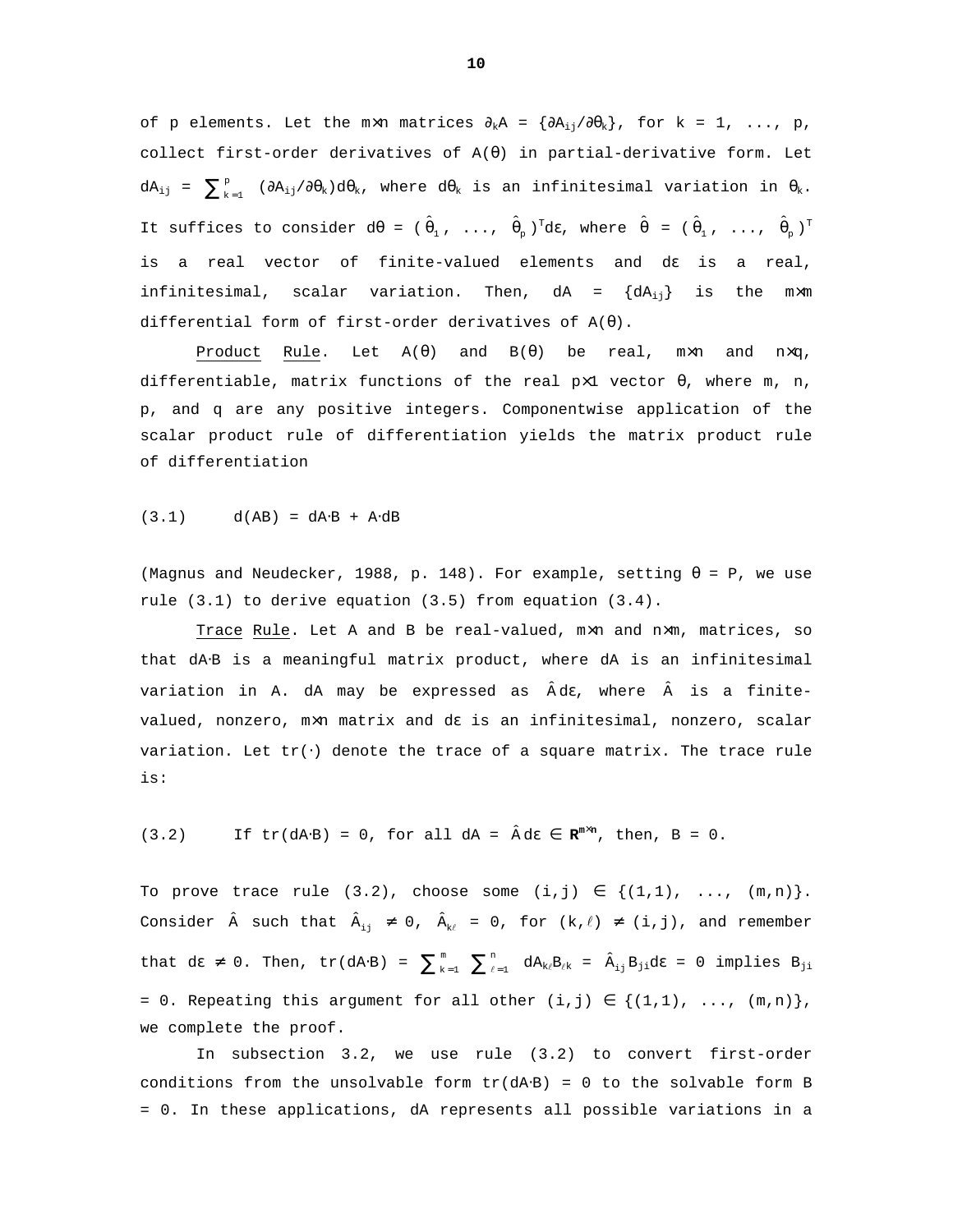policy rule coefficient matrix. For example, setting  $dA = d_i P_i^T = d_2 P_2^T$ , we use rule  $(3.2)$  to convert equation  $(3.5)$  to  $(3.6)$ . Because the variations,  $dA \neq 0$ , are used to determine first-order conditions of LQ maximization problems, their  $\hat{A}$ 's conceptually assume any nonzero values.

# **3.2. Derivation of Solution Equations.**

We now derive the discrete-time AF solution equations. Because  $u(t+k) = Px(t+k-1)$  and the disturbance  $\epsilon(t)$  is being ignored, state equation (2.2) implies  $x(t+k-1) = \tilde{\Phi}^k x(t-1)$ , for  $k = 0, ..., h$ . Thus, objective (2.3) implies  $V_i(t,h) = x(t-1)^T W_i(h)x(t-1)$ , where  $W_i(h)$  is generated recursively by

$$
(3.3) \tW_i(k) = \tilde{\Phi}^{\mathrm{T}} W_i(k-1) \tilde{\Phi} + P^{\mathrm{T}} R_i P + P^{\mathrm{T}} S_i + S_i^{\mathrm{T}} P + Q_i,
$$

for k = 1, ..., h, and  $W_i(0)$  =  $P^TR_iP + P^TS_i + S_i^TP + Q_i$ . Because  $\widetilde{\Phi}$  is stable, in the limit as h  $\rightarrow \infty$ , V<sub>i</sub>(t,  $\infty$ ) = x(t-1)<sup>T</sup>W<sub>i</sub>x(t-1), where W<sub>i</sub> =  $lim_{h\to\infty} W_i(h)$  satisfies

$$
(3.4) \qquad \ \ W_i \ = \ \widetilde{\Phi}^{\scriptscriptstyle{\text{T}}} W_i \, \widetilde{\Phi} \ + \ P^{\scriptscriptstyle{\text{T}}} R_i P \ + \ P^{\scriptscriptstyle{\text{T}}} S_i \ + \ S_i^{\scriptscriptstyle{\text{T}}} P \ + \ Q_i \, .
$$

Let  $d_i$  denote the differential induced by infinitesimal variations in  $P_i$ . Then, the immediate first-order necessary condition for maximizing  $V_i(t, \infty)$  with respect to player i's policy rule  $P_i$  is  $d_iV_i(t,∞) = 0$ . Because x(t-1) is independent of P<sub>i</sub> and can assume any value,  $d_iV_i(t,\infty)$  =  $x(t-1)^Td_iW_ix(t-1)$  = 0 implies  $d_iW_i$  = 0. To see what  $d_iW_i = 0$  implies, we use product rule (3.1) to differentiate equation (3.4) with respect to  $P_i$ , impose  $d_iW_i = 0$ , and obtain

(3.5) 
$$
d_i P_i^T [R_i^{ii} P_i + R_i^{ij} P_j + S_i^i + \tilde{G}_i^T W_i \tilde{\Phi}]
$$

$$
+ d_i P_j^T [(R_i^{ij})^T P_i + R_i^{jj} P_j + S_i^j + \tilde{G}_j^T W_i \tilde{\Phi}] + ... = 0,
$$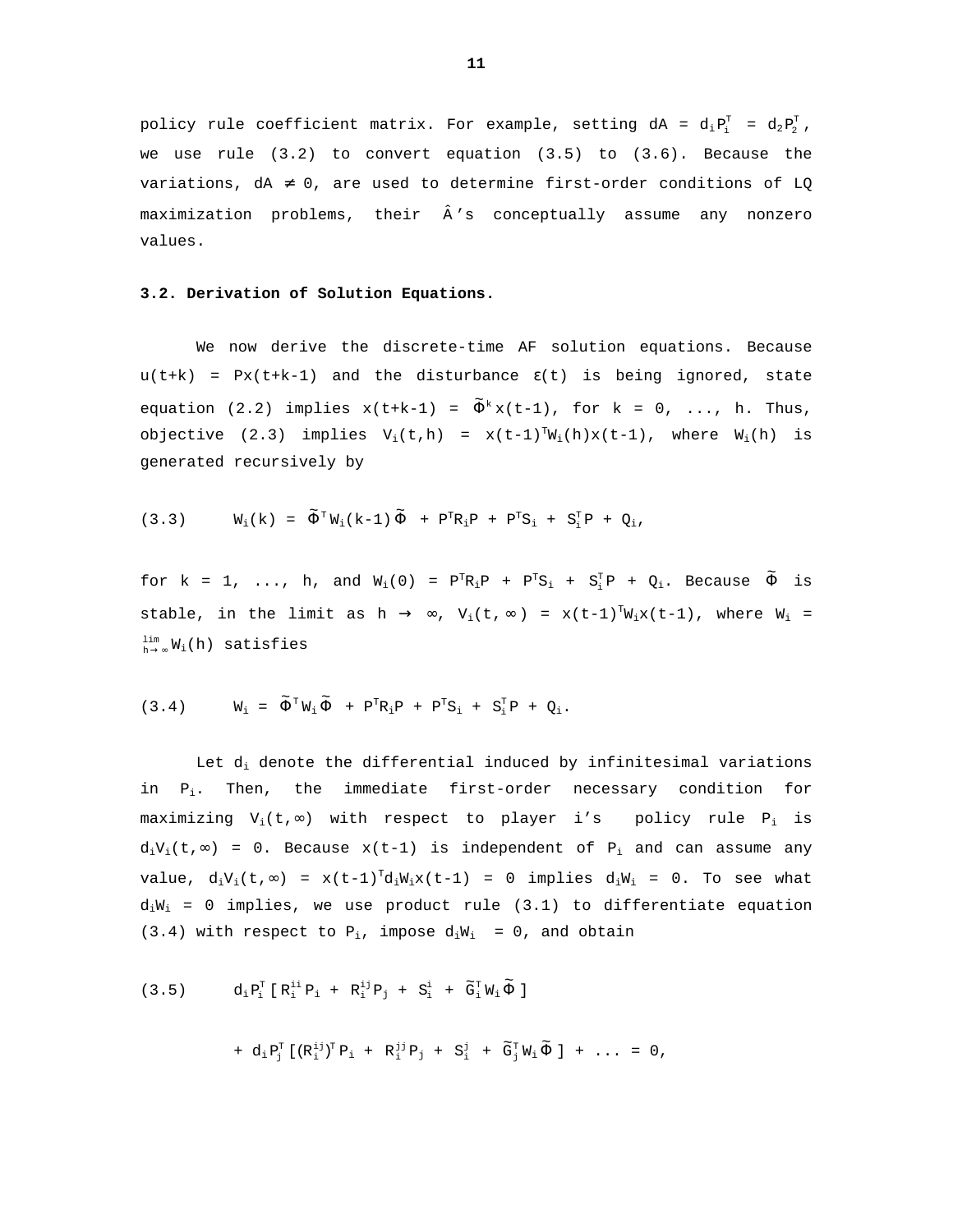where  $(i, j) \in \{(1, 2), (2, 1)\}\$ , the dots here and below denote asymmetric terms repeated in transposed form,  $d_iP_i$  denotes player i's variation of their policy rule coefficient matrix, and  $d_iP_i$  denotes player i's conjectural variation about player j, i.e., player i's assumption about how  $P_j$  responds to infinitesimal variations in  $P_i$ .

Next, we specialize equation (3.5) as the first-order necessary condition for player 2, the follower in the game. Being a Nash player, player 2 has a null conjectural variation about the leader, i.e.,  $d_2P_1$  = 0. Thus, we set  $(i, j) = (2, 1)$  in  $(3.5)$ , impose  $d_2P_1 = 0$ , take the trace of (3.5), use  $tr(A) = tr(A<sup>T</sup>)$  and  $tr(AB) = tr(BA)$  to consolidate terms (including those represented by repeated dots), divide by 2, apply trace rule (3.2) with  $dA = d_2P_2$ , and obtain

$$
(3.6) \tR_2^{22}P_2 + R_2^{21}P_1 + S_2^2 + \tilde{G}_2^T W_2 \tilde{\Phi} = 0.
$$

To obtain the first-order condition of the leader, we express  $d_1P_2$ in terms of  $d_1P_1$ . First, we use product rule (3.1) to differentiate equation (3.6) with respect to  $P_1$  and obtain

$$
(3.7) \t d_1P_2 = M_1d_1P_1 + M_2d_1W_2 \tilde{\Phi} ,
$$

where  $M_1 = -[R_2^{22} + \tilde{G}_2^T W_2 \tilde{G}_2]^{-1} [R_2^{21} + \tilde{G}_2^T W_2 \tilde{G}_1],$ 

$$
\mathsf{M}_2\ =\ -[\ \mathsf{R}_2^{\, 22}\ \ +\ \ \widetilde{\mathsf{G}}_2^{\,\mathrm{T}}\, \mathsf{W}_2\, \widetilde{\mathsf{G}}_2\ ]^{-1}\, \widetilde{\mathsf{G}}_2^{\,\mathrm{T}}\ .
$$

Concavity assumptions (A) and (B) stated in section 2 imply  $\lceil R_2^{22} \rceil + 1$  $\widetilde{\mathsf{G}}_{\mathsf{2}}^{\mathtt{T}}\, \mathtt{W}_{\mathsf{2}}\, \widetilde{\mathsf{G}}_{\mathsf{2}}$  ] is negative definite and, hence, is nonsingular.

Next, to express  $d_1W_2$  in terms of  $d_1P_1$ , we differentiate equation (3.4) for i = 2 with respect to  $P_1$ , simplify the result using equation (3.6) (an envelope theorem), and obtain

$$
(3.8) \t d_1W_2 = d_1P_1^T N_{12} + \tilde{\Phi}^T d_1W_2 \tilde{\Phi} + \ldots,
$$

where  $N_{12} = (R_2^{21})^T P_2 + R_2^{11} P_1 + S_2^1 + \tilde{G}_1^T W_2 \tilde{\Phi}$ .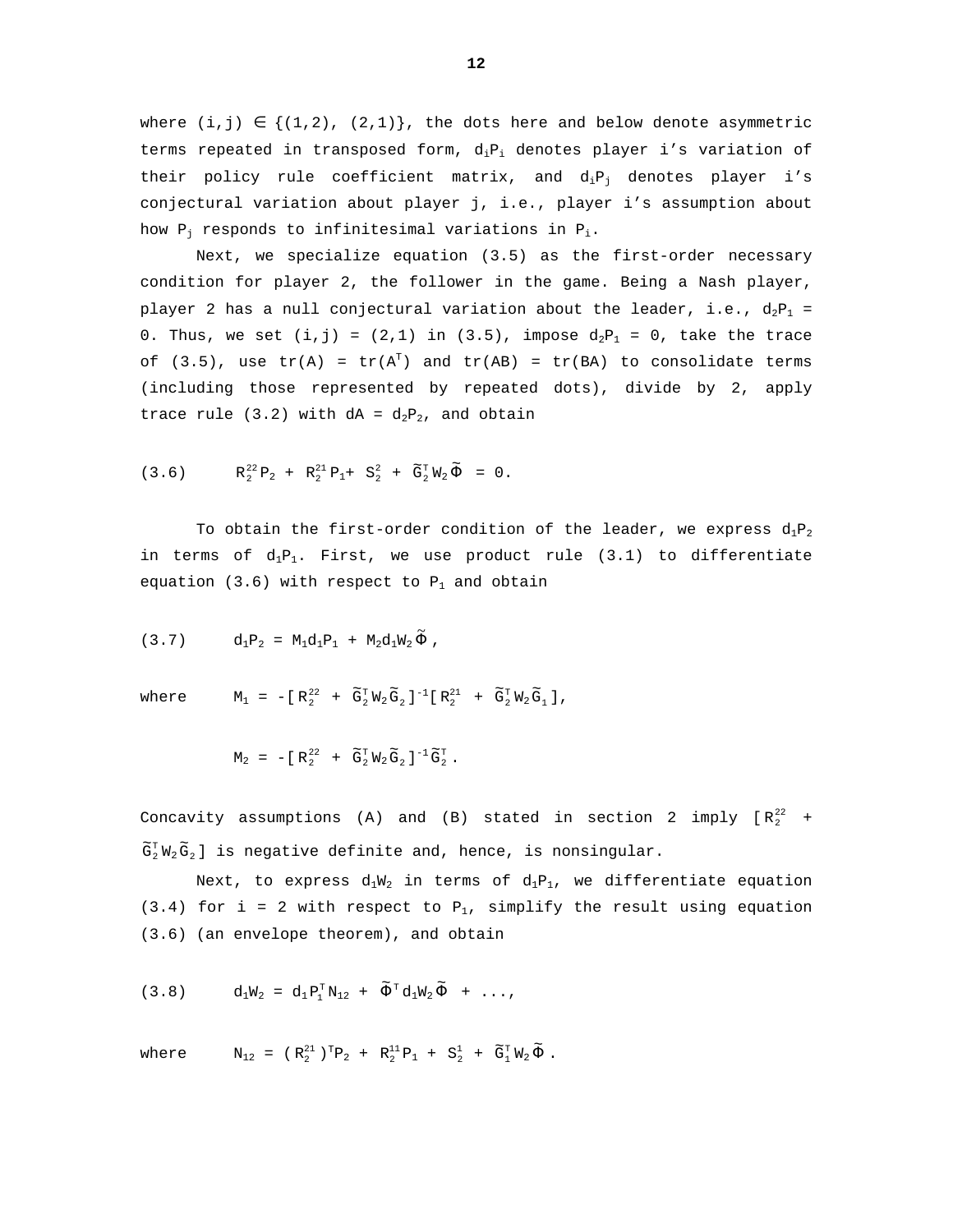Because  $\tilde{\Phi}$  is stable, equation (3.8) is equivalent to

$$
(3.9) \qquad \quad d_1W_2\ =\ \sum\nolimits_{j=0}^\infty\, (\widetilde{\Phi}^{\scriptscriptstyle{\text{T}}})^j\, [\,d_1\,P_1^{\scriptscriptstyle{\text{T}}} \,N_{12}\ +\ N_{12}^{\scriptscriptstyle{\text{T}}} \,d_1P_1\,]\, \widetilde{\Phi}^j\,.
$$

Next, we use equation (3.9) to eliminate  $d_1W_2$  from equation (3.7), use the result to eliminate  $d_1P_2$  from equation (3.5), for (i,j) = (1,2), and obtain

$$
(3.10)\quad d_1\,P_1^T\left[\,N_{11}\ +\ N_1^T\,N_{21}\,\right]\ +\ \sum\nolimits_{j=0}^\infty\,(\widetilde{\Phi}^T)^{j+1}\,\left[\,d_1\,P_1^T\,N_{12}\ +\ N_{12}^T\,d_1P_1\,\right]\widetilde{\Phi}^{\,j}\,N_2^T\,N_{21}\ +\ \ldots\ =\ 0\ ,
$$

where  $N_{11} = R_1^{11} P_1 + R_1^{12} P_2 + S_1^1 + \tilde{G}_1^T W_1 \tilde{\Phi}$ ,

$$
N_{21} = (R_1^{12})^T P_1 + R_1^{22} P_2 + S_1^2 + \tilde{G}_2^T W_1 \tilde{\Phi}.
$$

Next, we take the trace of equation (3.10), use  $\text{tr(A)}$  =  $\text{tr(A}^{\text{T}})$  and  $tr(AB) = tr(BA)$  to consolidate terms, divide by 2, and obtain

$$
(3.11) \qquad \text{tr}\big\{d_1\,P_1^T\,[\,N_{11}\,+\,\,N_1^T\,N_{21}\,\,+\,\,N_{12}\sum\nolimits_{j=0}^\infty\,\, \widetilde{\Phi}^{\,\,j}\,(\,\widetilde{\Phi}\,\,N_{21}^T\,M_2\,\,+\,\,\,N_2^T\,N_{21}\,\widetilde{\Phi}^{\,\,T}\,)\,(\,\widetilde{\Phi}^{\,\,T}\,)^{\,\,j}\,]\,\big\}\ =\ 0\,.
$$

Because equation (3.11) is in the form of tr(dA⋅B) = 0, where dA =  $d_1P_1^T$ can assume any  $n \times m_1$  value, trace rule (3.2) implies

$$
(3.12) \t\t\t N_{11} + M_1^T N_{21} + N_{12} \Psi = 0,
$$

where  $\Psi = \sum_{j=0}^{\infty} \tilde{\Phi}^{j} [\tilde{\Phi} N_{21}^{T} M_{2} + M_{2}^{T} N_{21} \tilde{\Phi}^{T}] (\tilde{\Phi}^{T})^{j}.$ 

Because  $\tilde{\Phi}$  is a stable matrix,

$$
(3.13) \qquad \Psi \ = \ \tilde{\Phi} \, \Psi \, \tilde{\Phi}^{\text{\tiny\it{T}}} \ + \ \text{\tiny\it{M}_{2}^{\text{\tiny\it{T}}} \, \text{\tiny\it{N}_{21}}}\, \tilde{\Phi}^{\text{\tiny\it{T}}} \ + \ \tilde{\Phi} \ \text{\tiny\it{N}_{21}^{\text{\tiny\it{T}}} \, \text{\tiny\it{M}_{2}}} \, .
$$

The anticipative control effects manifest themselves through  $\Psi$ , which measures how the follower's valuation matrix,  $W_2$ , varies in response to variations in the leader's policy rule. In the DPF solution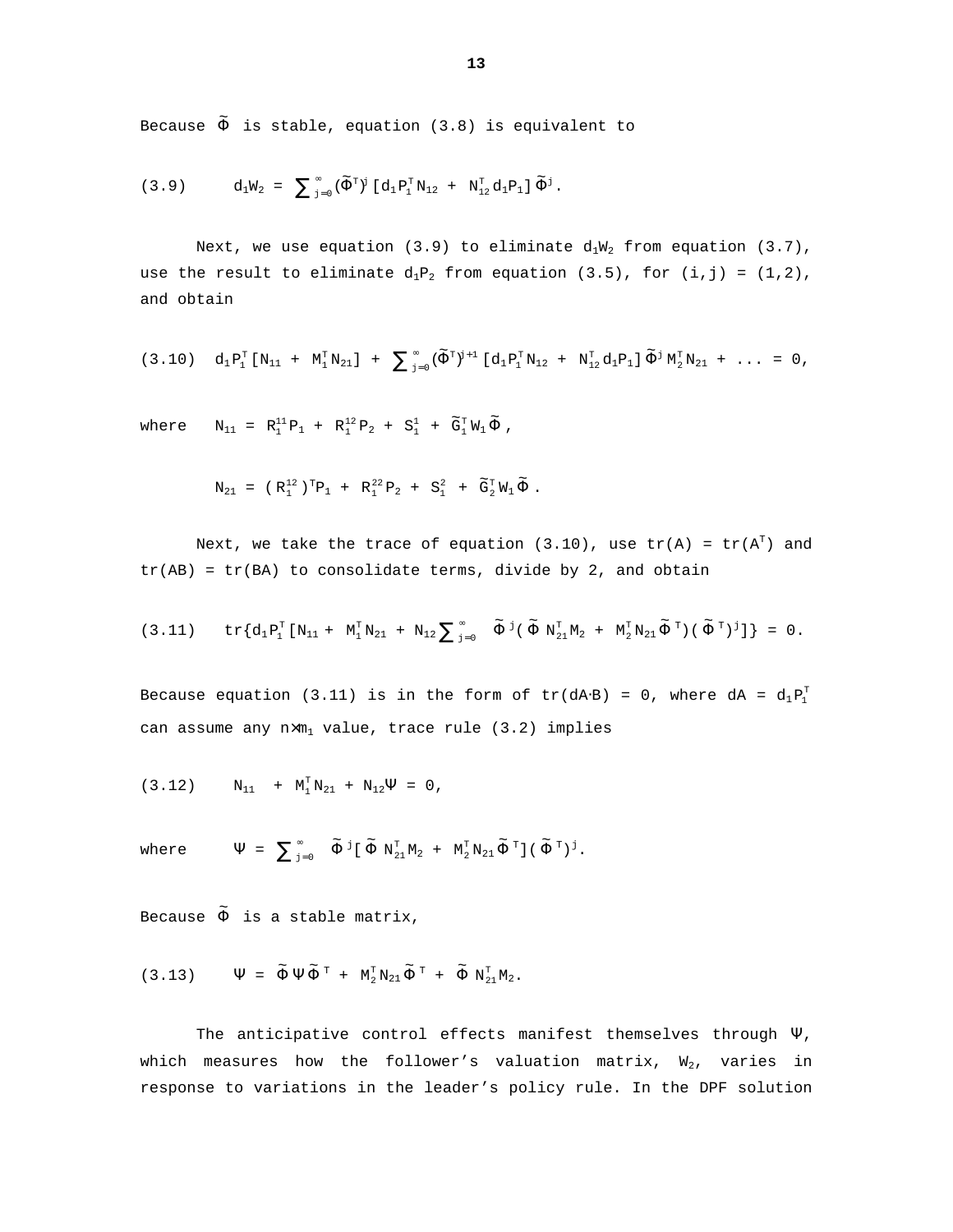at backwards recursion h, by taking  $W_2(h-1)$  as given, the leader ignores anticipative control effects and, in effect, sets  $\Psi = 0$ . Thus, by dropping equation (3.13) and setting  $\Psi = 0$ , the AF solution equations reduce to the DPF solution equations. Furthermore, if we set  $M_1 = 0$  in equation (3.12), so that it reduces to  $N_{11} = 0$ , the DPF solution equations reduce to Nash equilibrium solution equations.

We have derived algebraic Riccati-type solution equations for the anticipative feedback solution of the discrete-time, linear-quadratic, infinite-horizon, Stackelberg game: equations (3.4), for i = 1 and 2, (3.6), (3.12), and (3.13). Equations (3.4), for i = 1, (3.12), and (3.13) are the leader's complete first-order conditions and equations (3.4), for i = 2, and (3.6) are the follower's complete first-order conditions. Let  $\vartheta = (\vartheta_1^T, \vartheta_2^T)^T$ , where  $\vartheta_1 = (\text{vec}(P_1)^T, \text{vec}(W_1)^T)$ ,  $\text{vech}(\Psi)^{\text{\tiny T}})^\text{\tiny T}$ ,  $\vartheta_2$  = ( $\text{vec}(\mathsf{P}_2)^\text{\tiny T}$ ,  $\text{vech}(\mathsf{W}_2)^\text{\tiny T})^\text{\tiny T}$ ,  $\text{vec}(\cdot)$  denotes the columnwise vectorization of a matrix, and vech(⋅) denotes the columnwise vectorization of the nonredundant lower half of a symmetric matrix. Then, the AF solution equations comprise ms +  $(3/2)s(s+1)$  scalar-level equations for determining the same number of elements of  $\vartheta$ .

# **4. Numerical Solution of Discrete-Time AF Equations.**

First, we describe a numerical trust-region method for solving the AF equations and, then, illustrate the method with a duopoly model.

#### **4.1. Numerical Solution Method.**

The AF solution equations are nonlinear differentiable equations in  $\vartheta$  and, therefore, are solvable using gradient methods such as the trust-region method (More′ et al., 1980). The trust-region method requires an initial value of  $\vartheta$ ,  $\vartheta_0$ , which should be close to the AF solution value and, therefore, should satisfy its regularity conditions. Although the full AF regularity conditions are unknown, at a minimum  $\vartheta_0$  should imply that P is such that  $\tilde{\Phi}$  is stable (otherwise  $\mathtt{W}_1$ and  $W_2$  are likely to be undefined) and that  $W_1$  and  $W_2$  are negative semidefinite in endogenous state variables (otherwise second-order concavity conditions are violated).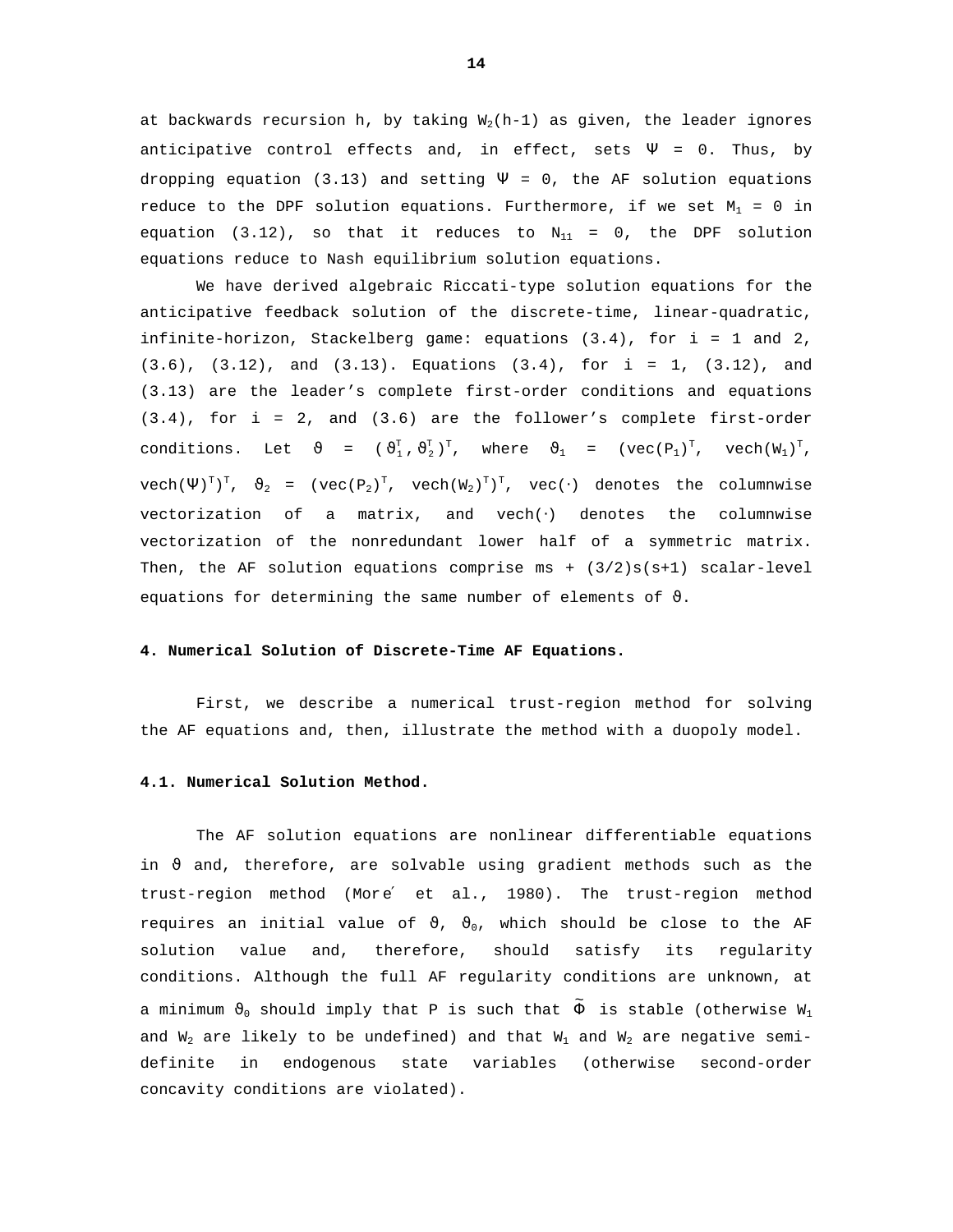A cautious approach in setting  $\vartheta_0$  for the AF solution is to compute a sequence of Pareto (or cooperative), Nash equilibrium (NE), and DPF solutions. The Pareto solution is a convenient starting point because its solution can be computed without initial values. The Pareto solution solves the problem of maximizing the weighted average of the players' expected present values,  $\overline{V}(t, \infty) = \theta V_1(t, \infty) + (1-\theta)V_2(t, \infty)$ , for some value of  $\theta \in [0,1]$ , with respect to the joint feedback matrix P, subject to the state law of motion (2.2). Computing the Pareto solution involves solving the standard discrete-time algebraic matrix Riccati equation, which can be done accurately and quickly using a Schurdecomposition method (Laub, 1979). Under the concavity and stabilizability conditions, the Pareto solution yields the desired stable P and the negative semi-definite endogenous part of  $\overline{W} = \theta W_1 +$  $(1-\theta)W_2$ . We could use the Pareto solution as an initial value for computing the AF solution. A more cautious approach computes successive Pareto, NE, DPF, and AF solutions, using the Pareto, NE, and DPF solutions as initial values for the NE, DPF, and AF solutions. The idea here is that the Pareto, NE, DPF, and AF solutions should "line up" in the solution space because the leading player has ever greater dominance in the sequence of solutions. The last step of computing the AF solution is greatly simplified by using the fact that, given the first player's solution values  $\vartheta_1$ , the second player solves a standard Riccati equation.

### **4.2. Illustrative Numerical Solutions of a Duopoly Model.**

The model is a modification of the model in Chen and Zadrozny (2001). As before, subscripts i = 1 and 2 refer to the leading and following players, respectively. The players are firms that produce  $q_1(t)$ and  $q_2(t)$  amounts of a good. The demand for the good is given by

(4.1) 
$$
p_q(t) = -\eta q(t) + d(t)
$$
,

where  $q(t) = q_1(t) + q_2(t)$ ,  $\eta > 0$  is a slope parameter, and  $d(t)$  is the demand state generated by the AR(1) process

(4.2) 
$$
d(t) = \phi_d d(t-1) + \zeta_d(t)
$$
,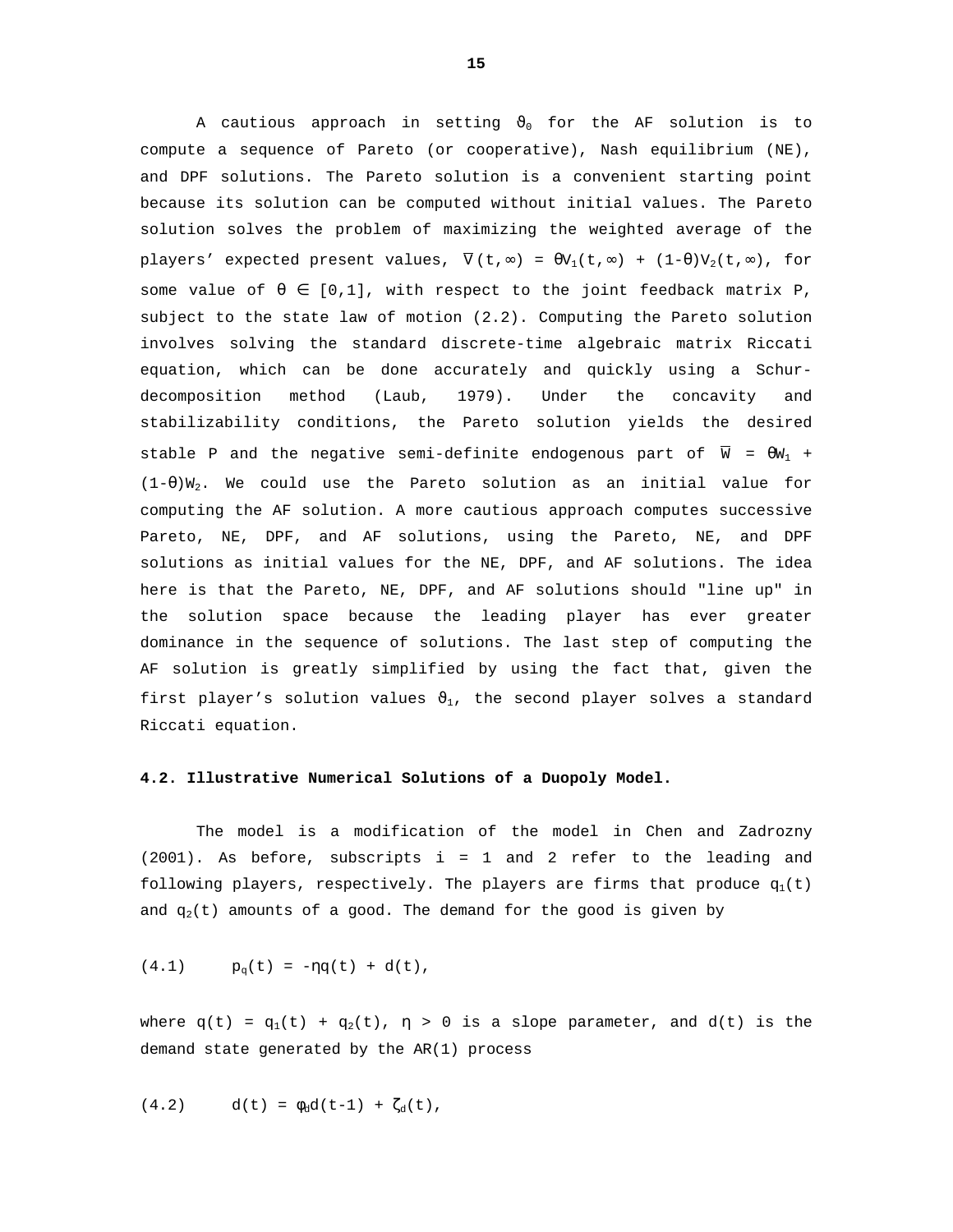where  $|\phi_d|$  < 1/ $\sqrt{\delta}$  and the disturbance  $\zeta_d(t)$  is distributed IID with zero mean.

The firms use capital,  $k_i(t)$ , labor,  $\ell_i(t)$ , and materials,  $m_i(t)$ , to produce output and invest in capital. Investment,  $n_i(t)$ , has two stages: purchasing capital goods and installing them. Installing capital is an "output activity" because it uses resources that could otherwise be used to produce output. The output activities are restricted according to the production function

$$
(4.3) \t h(q_i(t), n_i(t)) = g(k_i(t), \ell_i(t), m_i(t)),
$$

where  $g(\cdot)$  and  $h(\cdot)$  are the constant elasticity functions,

$$
(4.4) \t g(k_i(t), \ell_i(t), m_i(t)) = (\alpha_1 k_i(t)^{\beta} + \alpha_2 \ell_i(t)^{\beta} + \alpha_3 m_i(t)^{\beta})^{1/\beta},
$$

$$
h(q_i(t), n_i(t)) = (\gamma_i q_i(t)^{\rho} + \gamma_2 n_i(t)^{\rho})^{1/\rho},
$$

where  $\alpha_1 > 0$ ,  $\alpha_1 + \alpha_2 + \alpha_3 = 1$ ,  $\beta < 1$ ,  $\gamma_1 > 0$ ,  $\gamma_1 + \gamma_2 = 1$ , and  $\rho > 1$ .  $|\beta-1|^{-1}$  is the constant elasticity of substitution among inputs and  $|p-1|^{-1}$  is the constant elasticity of transformation between output activities. Including  $n_i$  in  $h(\cdot)$  is a parsimonious way of specifying internal adjustment costs: for given input resources, ever more units of output must be forgone as investment increases. Adjustment costs arise only during the installation of capital goods. Mathematically,  $\rho > 1$  is a necessary and sufficient condition for the output transformation curves to be concave. The transformation curves become more curved, and, hence, adjustment costs increase as  $\rho$  increases. Similarly,  $\beta$  < 1 is a necessary and sufficient condition for the input isoquants to be convex to the origin. The isoquants become more curved and input substitutability decreases as β decreases.

To obtain linear-quadratic optimization problems for the firms, we describe the production function in terms of the quadratic approximation of its dual variable production cost function (DVPCF). The variable production costs are  $c_{qi}(t) = p_{\ell}(t) \ell_i(t) + p_m(t) m_i(t)$ , where  $p_{\ell}(t)$  and  $p_m(t)$ are the hiring and purchase prices of labor and materials. The labor and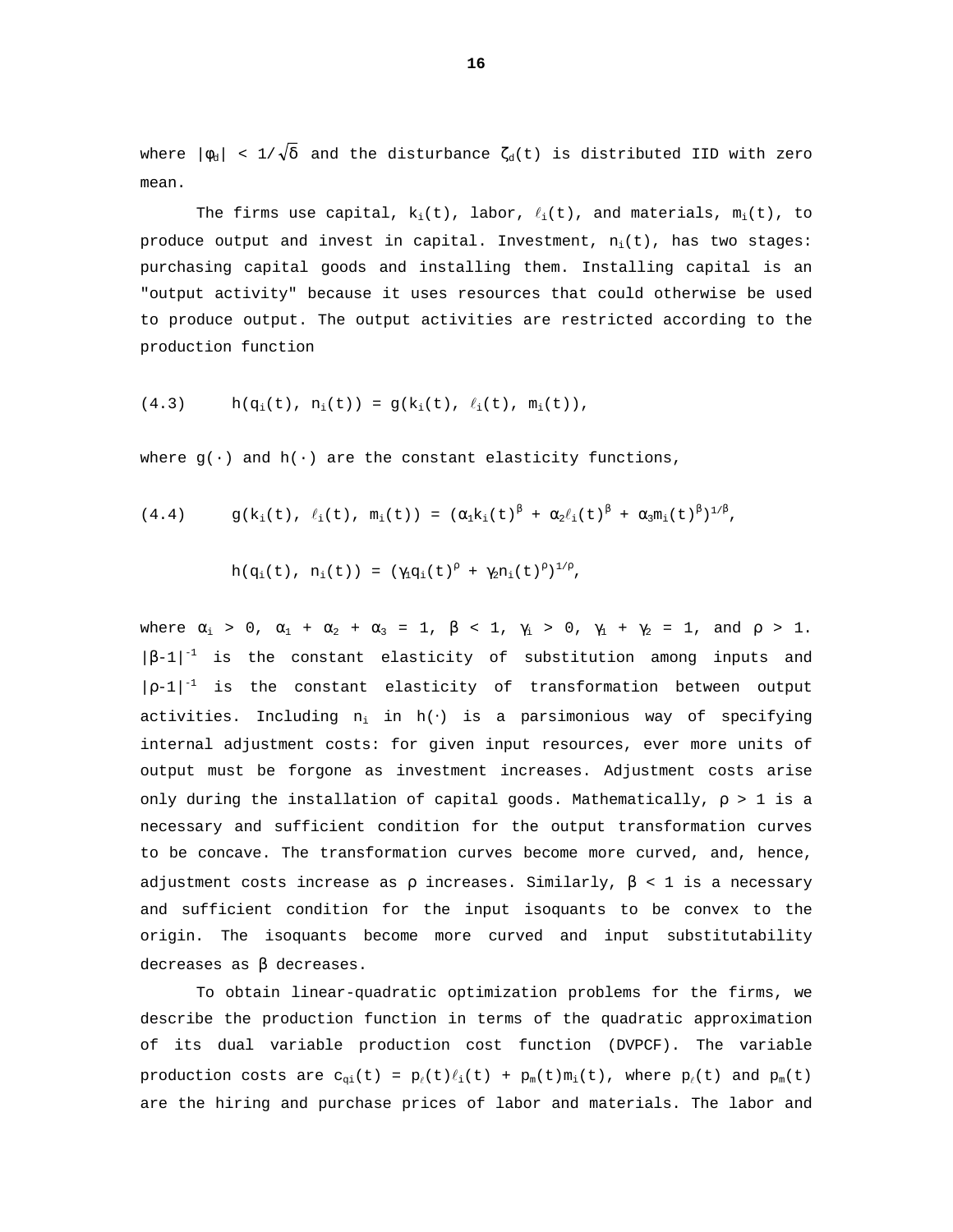materials costs are called variable because these inputs are free of adjustment costs. The DVPCF is denoted by  $c_q(w_i(t))$  and defined as follows: given  $w_i(t) = (w_{i1}(t), ..., w_{i5}(t))^T = (q_i(t), n_i(t), k_i(t), p_\ell(t),$  $p_m(t)$ )<sup>T</sup>,  $c_q(w_i(t))$  = minimum of  $p_{\ell}(t)l_i(t)$  +  $p_m(t)m_i(t)$  with respect to  $l_i(t)$ and  $m_i(t)$ , subject to the production function  $(4.3)-(4.4)$ .

The firms' remaining costs are the purchase costs of capital goods  $c_{ni}(t) = p_n(t)n_i(t)$ , where  $p_n(t)$  is the purchase price of capital goods. Thus, the firms' profits are  $\pi_i(t) = r_{qi}(t) - c_{qi}(t) - c_{ni}(t)$ , where  $r_{qi}(t)$ =  $p_q(t)q_i(t)$  =  $-nq(t)q_i(t)$  + d(t) $q_i(t)$  is sales revenue. The quadratic approximation of  $c_{qi}(t)$  is  $(1/2)w_i(t)^T\overline{V}{}^2c_q(w_{i0})w_i(t)$ , where  $\overline{V}{}^2c_q(w_{i0})$  is the Hessian matrix of second-partial derivatives of  $c_{qi}(t)$  evaluated at  $w_{i0}$  = (1, 1, 1,  $\alpha_2$ ,  $\alpha_3$ )<sup>T</sup>, a value that results in the simplest expression for  $\nabla^2 \mathtt{C}_\mathtt{q}(\mathtt{w}_{\mathtt{i}0})$ .  $\nabla^2 \mathtt{C}_\mathtt{q}(\mathtt{w}_{\mathtt{i}0})$  is stated in appendix A in terms of the parameters of the production function. For simplicity, we write  $\nabla^2 c_q(w_{i0})$  as  $\nabla^2 c_q$ . Therefore,

$$
(4.5) \t\t \pi_i(t) = -\eta q(t) q_i(t) + d(t) q_i(t) - (1/2) w_i(t)^T \nabla^2 c_q w_i(t) - p_n(t) n_i(t).
$$

The input prices are generated by the AR(1) processes

(4.6) 
$$
p_n(t) = \phi_{pn} p_n(t-1) + \zeta_{pn}(t)
$$
,

$$
p_{\ell}(t) = \phi_{p_{\ell}} p_{\ell}(t-1) + \zeta_{p_{\ell}}(t),
$$

$$
p_m(t) = \phi_{pm}p_m(t-1) + \zeta_{pm}(t),
$$

where the coefficients  $\phi_{pn}$ ,  $\phi_{p\ell}$ , and  $\phi_{pm}$  are less than  $1/\sqrt{\delta}$  in absolute value and the disturbances  $\zeta_{pn}$ ,  $\zeta_{p\ell}$ , and  $\zeta_{pm}$  are distributed IID with zero means.

Each firm's capital accumulates according to the law of motion

(4.7) 
$$
k_i(t) = \phi_k k_i(t-1) + n_i(t) + \zeta_k(t)
$$
,

where  $0 < \phi_k < 1$  and the disturbance  $\zeta_k$  is distributed IID with mean zero. The model's structural components have thus been specified.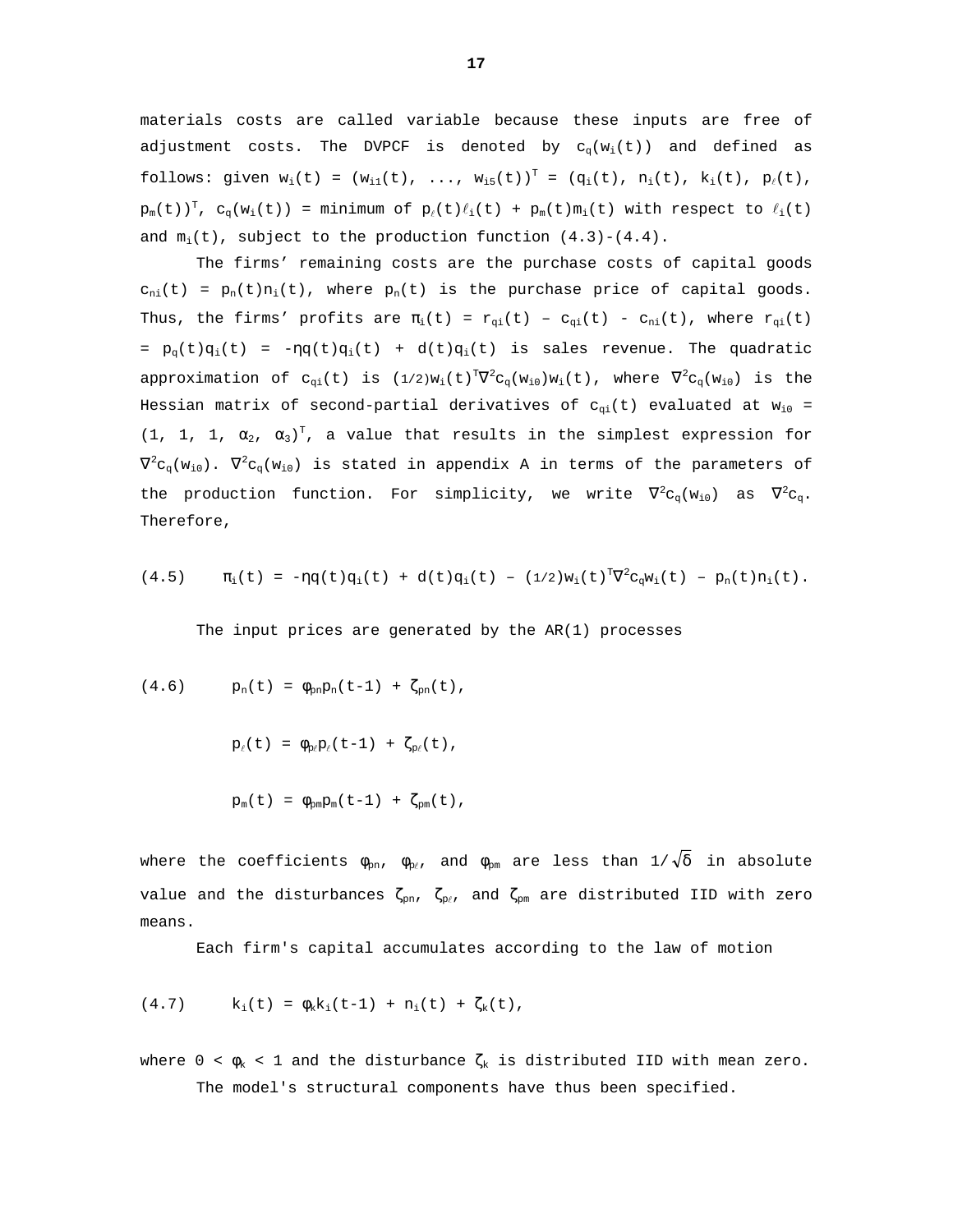Next, we simplify the firms' dynamic optimization problems by first solving for  $\ell_i(t)$  and  $m_i(t)$ . We can do this because  $\ell_i(t)$  and  $m_i(t)$  are not control variables in the capital law of motion. Optimal values of  $\ell_i(t)$ and  $m_i(t)$ , conditional on  $q_i(t)$  and  $n_i(t)$  being at their optimal values, are obtained using Shepard's lemma (an envelope theorem),

$$
(4.8) \t\t l_i(t) = c_{41}q_i(t) + c_{42}n_i(t) + c_{43}k_i(t) + c_{44}p_i(t) + c_{45}p_m(t),
$$

$$
(4.9) \t m_i(t) = c_{51}q_i(t) + c_{52}n_i(t) + c_{53}k_i(t) + c_{54}p_i(t) + c_{55}p_m(t),
$$

where ( $c_{41}$ , ...,  $c_{45}$ ) and ( $c_{51}$ , ...,  $c_{55}$ ) are the 4th and 5th rows of  $\nabla^2 c_{\text{q}}$ .

Then, to state the firms' remaining optimization problems in the general notation of sections 2 and 3, we define the 4×1 control vector  $u(t) = (u_1(t), u_2(t))^T = (q_1(t), n_1(t), q_2(t), n_2(t))^T$  and the 6x1 state vector  $x(t)$  = ( $k_1(t)$ ,  $k_2(t)$ ,  $p_i(t)$ ,  $p_\ell(t)$ ,  $p_m(t)$ ,  $d(t)$ )<sup>T</sup>, and then assemble the dynamic equations  $(4.2)$ ,  $(4.6)$ , and  $(4.7)$  as the state equation

(4.10) 
$$
x_t = Fx_{t-1} + \begin{bmatrix} G_0 \\ 0_{4x4} \end{bmatrix} u_t
$$
,

where F = diag[ $\phi_{\rm k}$ ,  $\phi_{\rm k}$ ,  $\phi_{\rm pi}$ ,  $\phi_{\rm p\ell}$ ,  $\phi_{\rm pm}$ ,  $\phi_{\rm d}$ ],  $G_0$  =  $\begin{bmatrix} 0 & 1 & 0 & 0 \ 0 & 0 & 0 & 1 \end{bmatrix}$ I  $\begin{bmatrix} 0 & 1 & 0 & 0 \\ 0 & 0 & 0 & 1 \end{bmatrix}$ , and  $0_{4\times 4}$  is the  $4\times 4$ zero matrix. The matrices  $R_i$ ,  $S_i$ , and  $Q_i$ , which define the profit function in the general notation, are stated in appendix A in terms of η and the elements of  $\nabla^2 c_q$ .

We computed examples of AF solutions for the model using a trustregion method described in section 4.1. The solutions were computed in less than 5 seconds on a personal computer using a 150-megahertz processor. A computed solution  $\hat{\vartheta}$  satisfies (3.4) for i = 1 and 2, (3.6), (3.12), and (3.13) up to error matrices. The solution has kdigit precision if all elements of the error matrices are  $\leq 10^{-k}$ .

To compute the AF solution, first, we computed a Pareto solution for equally weighted player's objective functions, by solving a standard algebraic Riccati equation using a Schur-decomposition method. Second, we used the Pareto solution as an initial value for computing the DPF solution using the trust-region method. Finally, we used the DPF solution as an initial value for computing the AF solution using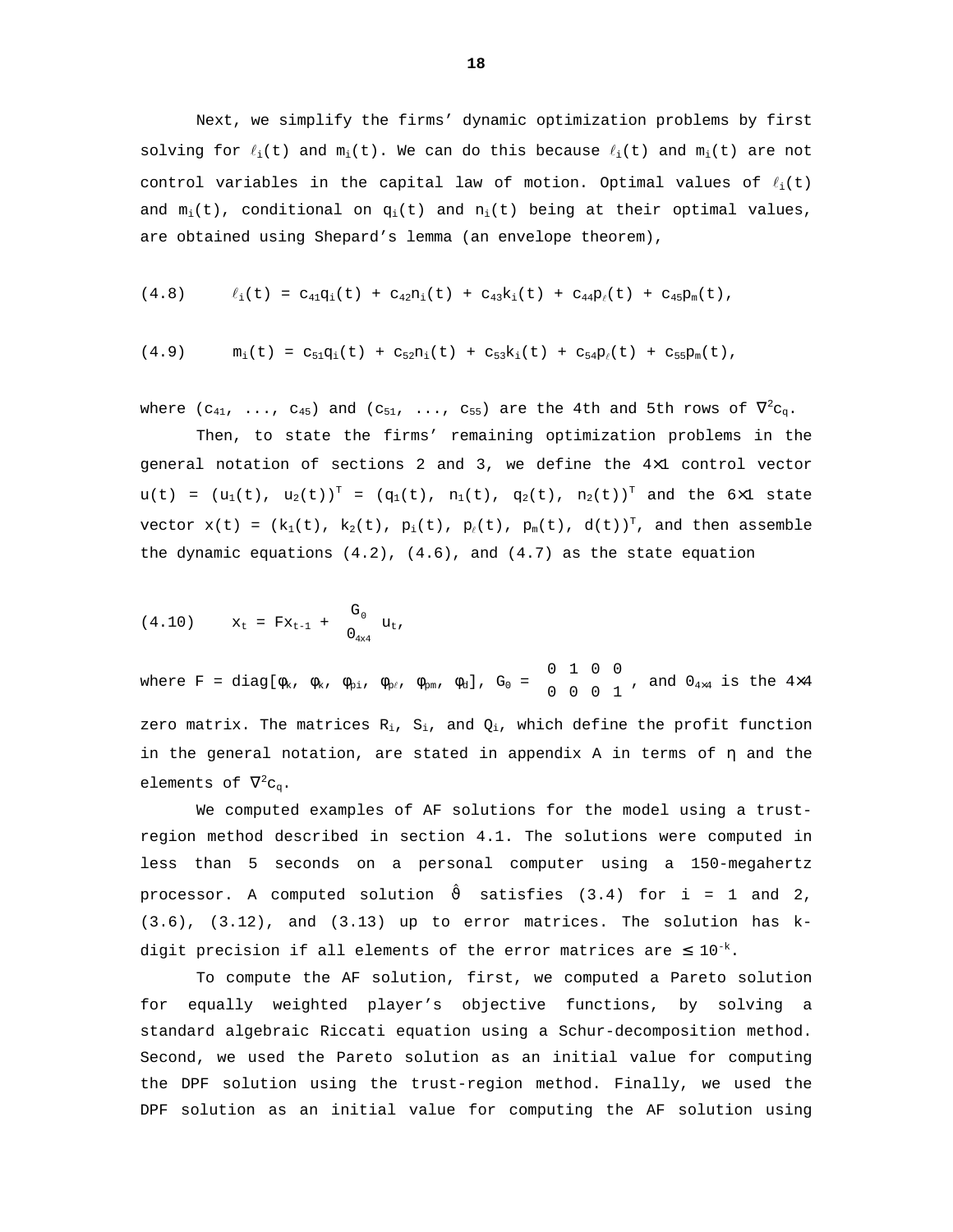the trust-region method. We skipped the NE solution between the Pareto and DPF solutions. In all cases,  $\tilde{\Phi}$  was stable and  $\mathtt{W}_1$  and  $\mathtt{W}_2$  were negative semi-definite in the two endogenous state variables, i.e., firms' capital stocks.

Table 1 reports Pareto, DPF, and AF solutions for five different pairs of production function elasticities. The remaining parameters are fixed at the following values:  $\delta$  = .935,  $\eta$  = .5,  $\gamma_1$  =  $\gamma_2$  = .5,  $\alpha_1$  =  $\alpha_2$  =  $\alpha_3$  = .333, and  $\phi_k$  =  $\phi_{pi}$  =  $\phi_{pr}$  =  $\phi_{pm}$  = .9. In the Pareto solutions, players' objective functions are weighted equally, with  $\theta = .5$ . The table reports the firms' optimized values,  $V_i(t, \infty) = x(t-1)^T W_i x(t-1)$ , for  $x(t-1) = (1,$ 1, 1, 1, 1,  $1$ <sup>T</sup>, in the different solutions.

| Solution   | $\mathbf{V}_1$           | $V_{2}$ | $V_1$                                                                                                                              | $V_{2}$ | $V_1$                     | $V_{2}$ |  |
|------------|--------------------------|---------|------------------------------------------------------------------------------------------------------------------------------------|---------|---------------------------|---------|--|
|            | $(CES, CET) = (.17, .2)$ |         | $(\beta, \rho) = (-5, 5)$ $(\beta, \rho) = (-5, 7.5)$ $(\beta, \rho) = (-5, 10)$<br>$\vert$ (CES, CET) = (.17,.15)                 |         | $(CES, CET) = (.17, .11)$ |         |  |
| Pareto     | .4292                    | .4292   | .2611                                                                                                                              | .2611   | .1417                     | .1417   |  |
| AF         | .4215                    | .4107   | .2568                                                                                                                              | .2530   | .1383                     | .1360   |  |
| <b>DPF</b> | .4206                    | .4093   | .2567                                                                                                                              | .2535   | .1383                     | .1366   |  |
|            | $(CES, CET) = (.17, .2)$ |         | $(\beta, \rho) = (-5, 5)$ $(\beta, \rho) = (-3, 5)$ $(\beta, \rho) = (-1, 5)$<br>$(CES, CET) = (.77, .2)$ (CES, CET) = $(1.1, .2)$ |         |                           |         |  |
| Pareto     | .4292                    | .4292   | 2.6286                                                                                                                             | 2.6286  | 5.0481                    | 5.0481  |  |
| AF         | .4215                    | .4107   | 2.6199                                                                                                                             | 2.6031  | 5.0368                    | 4.9990  |  |
| <b>DPF</b> | .4206                    | .4093   | 2.6188                                                                                                                             | 2.6083  | 5.0345                    | 5.0196  |  |

**Table 1: Pareto, DPF, and AF Solutions of the Duopoly Model**

As expected, both players achieve the highest values in the Pareto solutions and the leader achieves higher values in the AF solutions than in the DPF solutions. At least in this model, for the parameter values considered, the values differ slightly among the five cases and between the players. As expected, the firms' values decline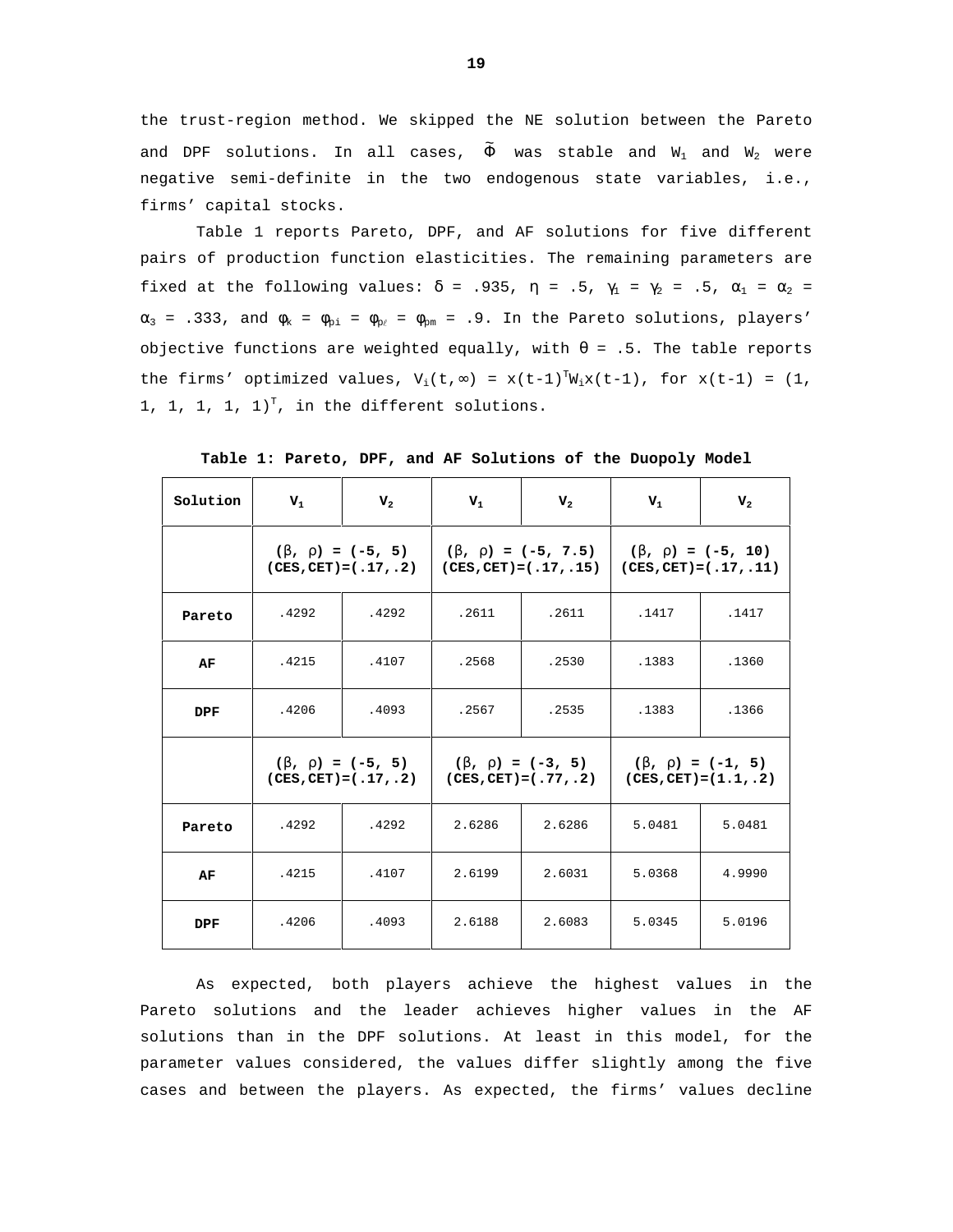as  $\beta$  declines and  $\rho$  increases. This occurs because lower  $\beta$ 's and higher  $\rho$ 's make the firms' operations less flexible. First, lower  $\beta$ 's imply lower input substitutability, which reduces firms' flexibility in changing input proportions when input prices change. Second, higher  $\rho$ 's imply higher adjustment costs, which makes capital adjustments more costly. Generally, both firms' values increase as the leader shifts from DPF to AF decision rules.

#### **5. Conclusion.**

We have derived algebraic solution equations for a new solution, called the anticipative feedback (AF) solution, for discrete- and continuous-time, linear-quadratic, infinite-horizon, Stackelberg, twoplayer, dynamic games. The AF solution puts the leading player in a better position in comparison with the familiar dynamic programming feedback (DPF) solution. The paper illustrates discrete-time AF solutions for a duopoly model. The solutions are accurately and quickly computed using a trust-region method. The illustrations show that the leading firm indeed increases its value by switching from DPF to AF decisions, but that the value increases are small, at least in the duopoly model for the parameter values that are considered.

# **Appendix A: Coefficient Values of the Duopoly Model.**

In this appendix, we state the  $R_i$ ,  $S_i$ ,  $Q_i$  matrices, for i = 1 and 2, that define the players' objective functions in the illustrative duopoly model. First, we state the elements of  $\nabla^2 {\mathtt c}_{\mathtt q}$ , denoted  ${\mathtt c}_{\mathtt{i}\mathtt{j}}$ , in terms of the parameters of the production function. Then, we state the  $R_i$ ,  $S_i$ , and  $Q_i$  matrices in terms of the output-demand slope  $\eta$  and the elements of  $\nabla^2 c_q$ .

The nonredundant upper-triangular elements of  $\nabla^2 {\mathsf c}_{\mathsf q}$  are

 $c_{11} = γ_1(1-γ_1)(ρ-1)$  $+ \gamma_1^2 \alpha_1 (1-\beta) / (1-\alpha_1)$ ,  $c_{12} = -\gamma_1 \gamma_2 (\rho - 1) - \gamma_1^2 \gamma_2 (1 - \beta) / (1 - \alpha_1)$ ,  $c_{22} = \gamma_2 (1 - \gamma_2) (\rho - 1)$  $c_{13} = -\gamma_1 \alpha_1 (1-\beta) / (1-\alpha_1)$ ],  $c_{14} = c_{15} = \gamma_1 / (1 - \alpha_1)$ ,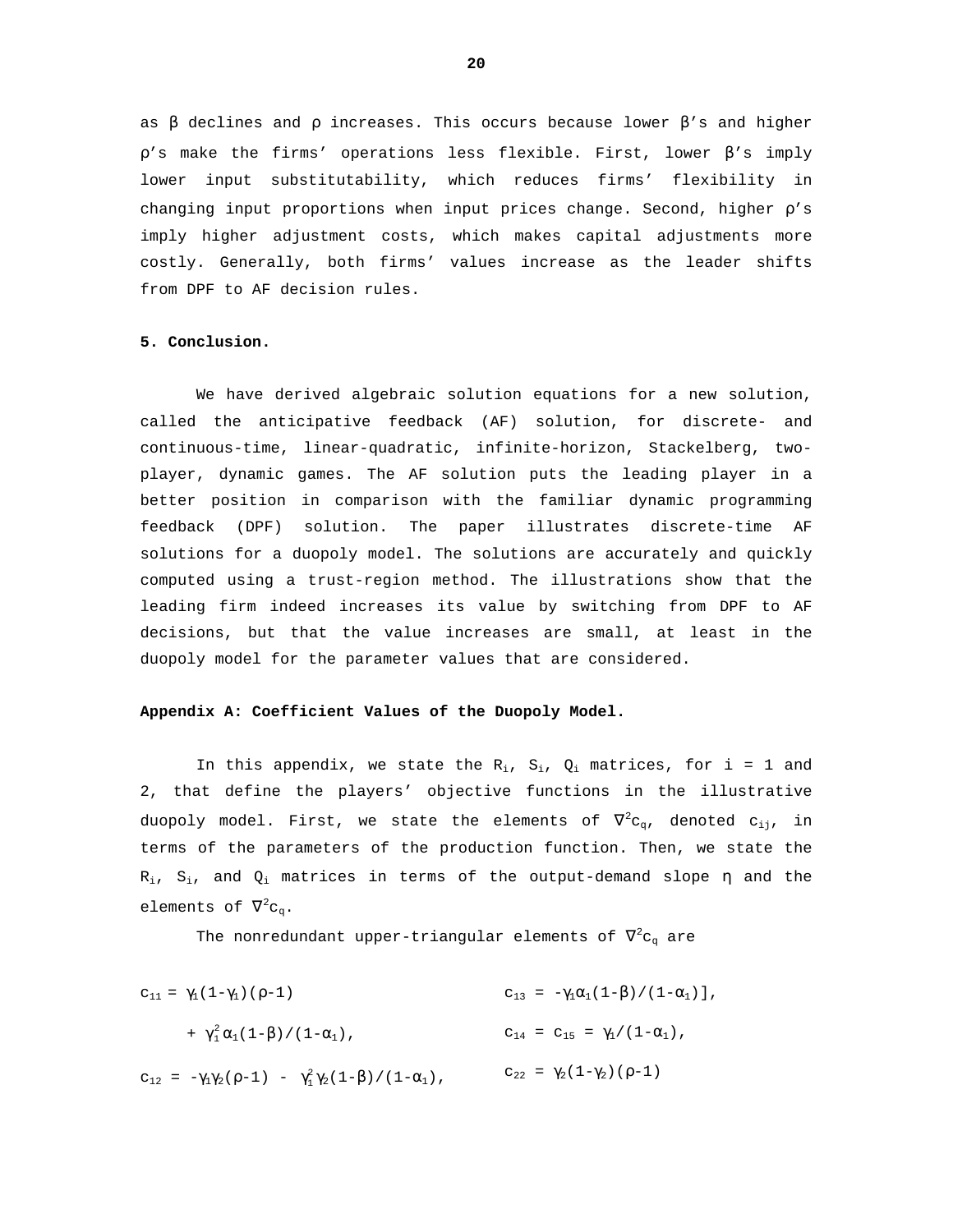+ 
$$
\gamma_2^2 \alpha_1 (1-\beta) / (1-\alpha_1)
$$
,  
\n
$$
c_{23} = -\gamma_2 \alpha_1 (1-\beta) / (1-\alpha_1)
$$
\n
$$
c_{24} = c_{25} = \gamma_2 / (1-\alpha_1)
$$
\n
$$
c_{24} = c_{25} = \gamma_2 / (1-\alpha_1)
$$
\n
$$
c_{34} = c_{35} = -\alpha_1 / (1-\alpha_1)
$$
\n
$$
c_{44} = -\alpha_3 / \alpha_2 (1-\alpha_1) (1-\beta)
$$
\n
$$
c_{45} = 1 / (1-\alpha_1) (1-\beta)
$$
\n
$$
c_{55} = -\alpha_2 / \alpha_3 (1-\alpha_1) (1-\beta)
$$
\n
$$
c_{55} = -\alpha_2 / \alpha_3 (1-\alpha_1) (1-\beta)
$$

Let  $R_{i,jk}$  denote the (j,k) element of  $R_i$  and similarly for  $S_i$  and  $Q_i$ . For compactness, we state only nonzero elements. The nonzero, nonredundant, upper-triangular elements of  $R_1$  and  $R_2$  are

| $R_{1,11} = -\eta - c_{11}$ | $R_{2,13} = -\eta$ ,        |
|-----------------------------|-----------------------------|
| $R_{1,12} = -c_{12}$        | $R_{2,33} = -\eta - c_{11}$ |
| $R_{1,13} = -\eta$ ,        | $R_{2,34} = -C_{12}$        |
| $R_{1,22} = -c_{22}$        | $R_{2,44} = -c_{22}$ .      |

The nonzero elements of  $S_1$  and  $S_2$  are

| $S_{1,11} = -C_{13},$ | $S_{2,34} = -c_{14}$  |
|-----------------------|-----------------------|
| $S_{1,14} = -C_{14},$ | $S_{2,35} = -c_{15}$  |
| $S_{1,15} = -C_{15}$  | $S_{2,36} = 1$ ,      |
| $S_{1,21} = -C_{23},$ | $S_{2,42} = -c_{23}$  |
| $S_{1,23} = -1$ ,     | $S_{2,43} = -1$ ,     |
| $S_{1,24} = -C_{24},$ | $S_{2,44} = -c_{24}$  |
| $S_{1,25} = -C_{25},$ | $S_{2,45} = -c_{25}.$ |
| $S_{2,32} = -C_{13},$ |                       |

The nonzero, nonredundant, upper-triangular elements of  $Q_1$  and  $Q_2$ are

| $Q_{1,11} = -C_{33}$ |  | $Q_{1,44} = -C_{44}$ |
|----------------------|--|----------------------|
| $Q_{1,14} = -C_{34}$ |  | $Q_{1,45} = -C_{45}$ |
| $Q_{1,15} = -C_{35}$ |  | $Q_{1,55} = -C_{55}$ |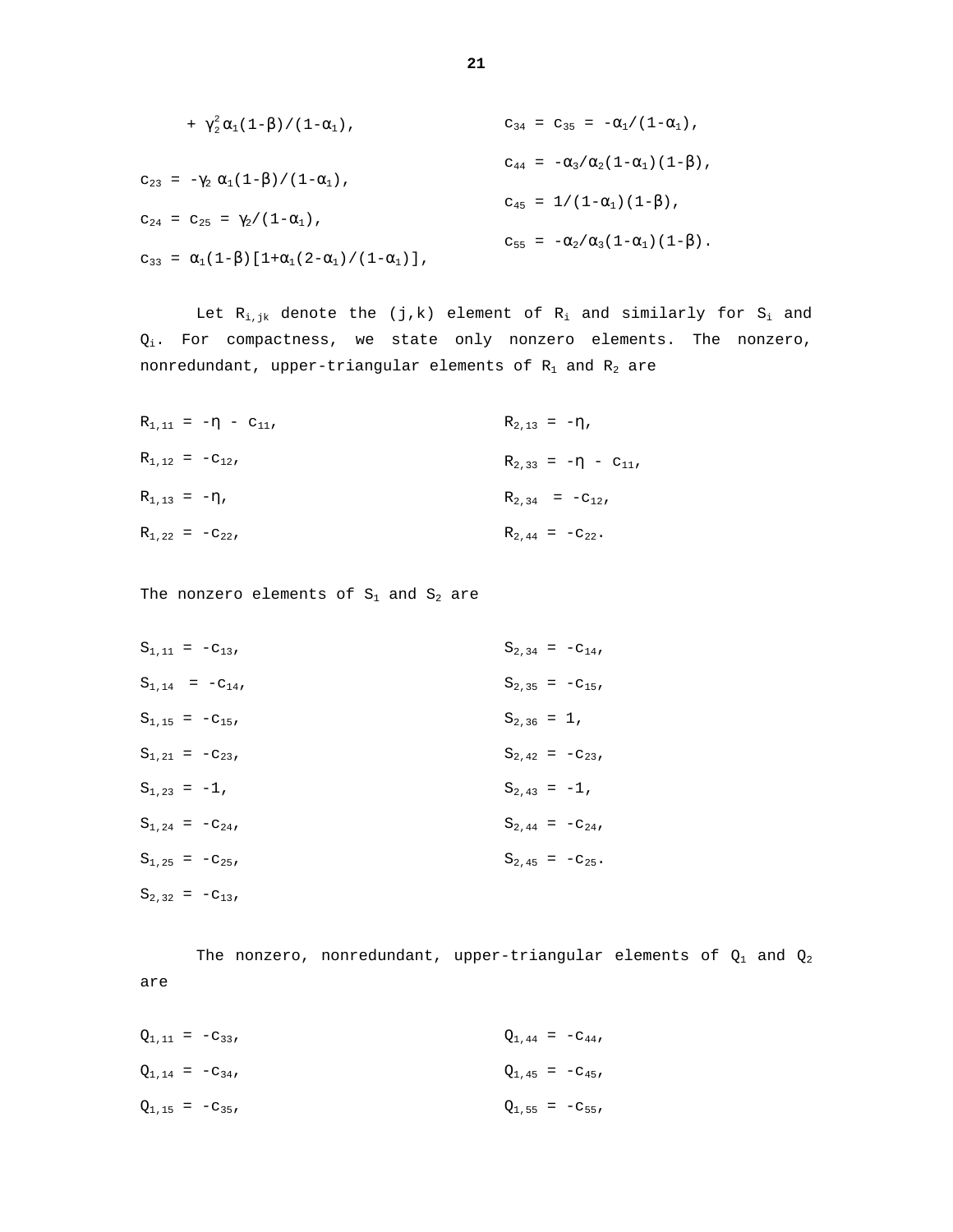| $Q_{2,22} = -C_{33},$ |                      | $Q_{2,44} = -C_{44}$   |
|-----------------------|----------------------|------------------------|
| $Q_{2,24} = -C_{34},$ | $Q_{2,45} = -C_{45}$ |                        |
| $Q_{2,25} = -C_{35}$  |                      | $Q_{2,55} = -C_{55}$ . |

#### **Appendix B: Continuous-Time Solution Equations.**

In continuous time, analogously to the ARMAX process  $(2.1)$ ,  $y(t)$ is a n×1 vector generated by the stochastic differential equation

(B.1) 
$$
D^P y(t) = A_1 D^{P-1} y(t) + ... + A_p y(t) + B_0 D^q u(t) + ... + B_q u(t)
$$

+ 
$$
C_0D^{\text{r}}\epsilon(t)
$$
 + ... +  $C_r\epsilon(t)$ ,

where D $^\text{j}$  denotes the j-th mean-squared time derivative, p, q, and r are positive integers,  $u(t)$  =  $(u_1(t)^T, u_2(t)^T)^T$  is an  $m \times 1$  =  $(m_1 + m_2) \times 1$  vector of players' controls, and  $\varepsilon(t)$  is an nx1 vector of continuous-time white-noise disturbances.

To say that  $\epsilon(t)$  is continuous-time white noise means that it has independent increments, zero mean, and autocovariance function  $\Sigma_{\varepsilon}\Delta(t_{2}$ t<sub>1</sub>), where  $\Sigma_{\varepsilon}$  is an n×n, symmetric, positive definite, intensity matrix,  $\Delta(t_2-t_1)$  is the Dirac delta function, and  $t_2 \geq t_1$  are points in time. Strictly,  $\epsilon(t)$ , its derivatives, and  $(B.1)$  are not well-defined, but for  $p \ge 1 + \max(q,r)$ , which is assumed, there is a well-defined (meansquared) stochastic integral equation corresponding to (B.1) that gives it a rigorous foundation (Astrom 1970, pp. 13-90).

To put  $(B.1)$  in state-space form, we define a state vector  $x(t)$ exactly as in section 2 and, again, let  $x_1(t) = y(t)$ . Then, by a recursive-substitution argument similar to that yielding (2), we obtain

$$
(B.2) \t Dx(t) = Fx(t) + Gu(t) + H\epsilon(t),
$$

where coefficient matrices F, G, and H are exactly as in the discretetime state equation (2.2). Thus, the state-space representation of process (B.1) comprises state equation (B.2) and the observation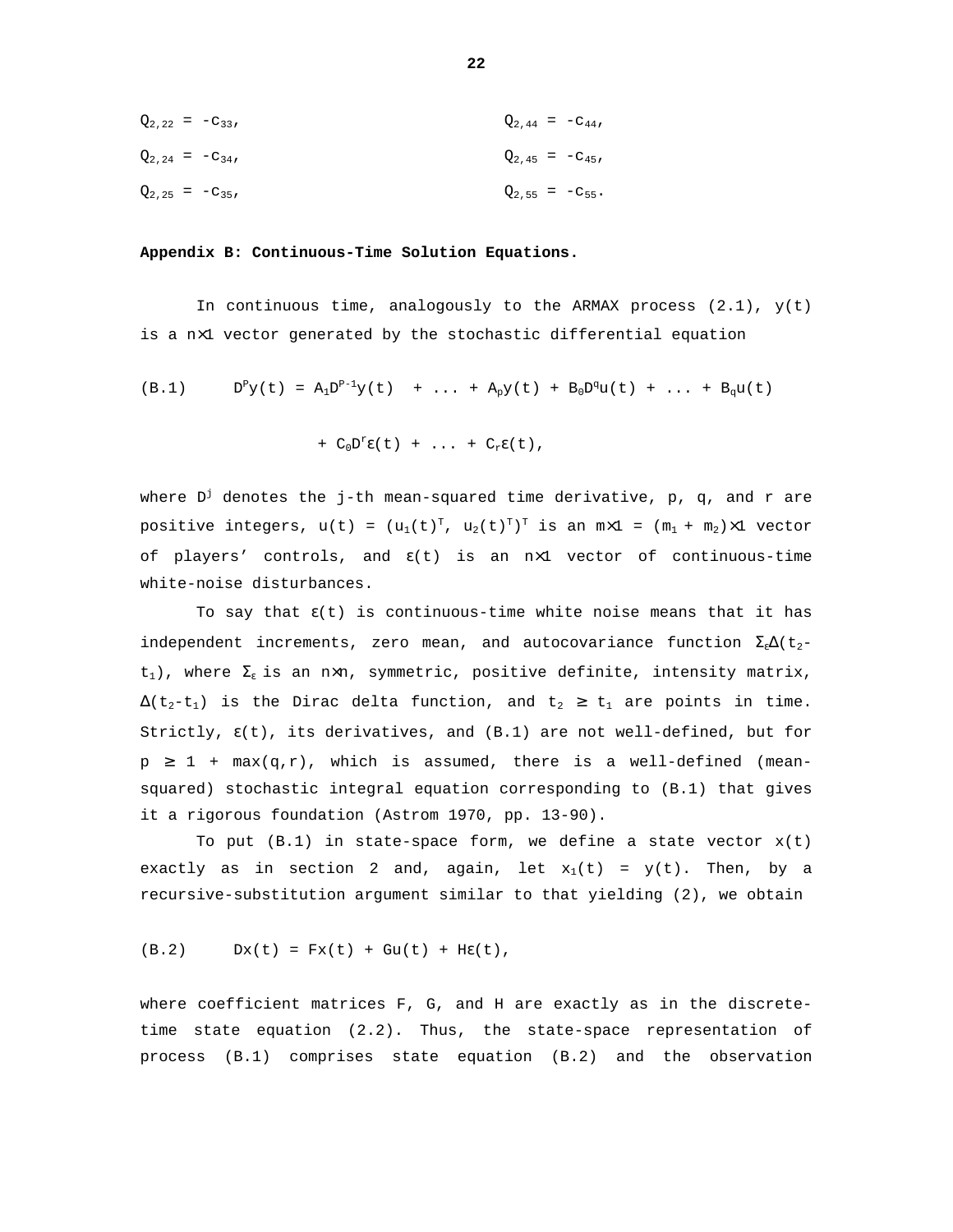equation  $y(t)$  =  $Mx(t)$ , where  $M = [I, 0, ..., 0]$ . As before,  $u(t)$ , G, and P partition as  $u(t) = (u_1(t)^T, u_2(t)^T)^T, G = [G_1, G_2],$  and  $P = [P_1^T, P_2^T]^T$ .

Constant linear feedback policies are  $u_i(t) = P_i x(t|t)$ , where  $x(t|t) = E_t[x(t)] = E\{x(t)|\Omega(t)\}$  and  $\Omega(t) = \{y(\tau), u(\tau) | \tau \le t\}$ . As in the discrete-time case, we suppress disturbances so that  $x(t|t) = x(t)$ .

At each moment t, given information  $\Omega(t)$ , assumptions about opponents' positions and reactions, and state equation (B.2), player i maximizes

(B.3) 
$$
V_i(t,h) = E_t \int_{\tau=t}^{t+h} exp[-\delta(\tau-t)] \pi_i(\tau) d\tau
$$

with respect to  $P_i$ , subject to  $u_i(t) = P_i x(t)$  and state equation (B.2), where  $\delta$  > 0 is a real discount factor and  $\pi_{i}(\tau)$  =  $u(\tau)^{T}R_{i}u(\tau)+2u(\tau)^{T}\overline{S}_{i}(\tau)$ +  $y(\tau)^T \overline{Q}_i y(\tau)$ . As before, we assume that  $\overline{Q}_i$  is symmetric, h is initially taken to be finite,  $S_i = \overline{S_i} M$  and  $Q_i = M^T \overline{Q_i} M$ , and we consider  $\pi_i(\tau)$  in the more detailed representation analogous to equation (2.4).

The discrete-time assumptions on parameters are retained, except for technical changes necessitated by the switch to continuous time. That is, as before, we assume (A)  $\pi_i(\tau)$  is concave in  $u(t)$  and in the endogenous variables in  $y(t)$ , (B)  $\pi_i(t)$  is strictly concave in  $u_i(t)$ , and (C) after incorporating discounting, state equation (B.2) is stabilizable. Assumptions (A) and (B) impose the same restrictions as in the discrete-time case. However, whereas the assumption that  $R_i^{ii}$  is negative definite is generally not necessary in discrete time, it is necessary in continuous time.

In continuous time, the discounting and stability conditions are different.  $\Phi = F + GP$  is still the closed-loop matrix, but in continuous time the discounted closed-loop matrix is  $\tilde{\Phi}$  =  $\Phi$  - ( $\delta/2$ )I<sub>n</sub>, where I<sub>n</sub> is the n×n identity matrix, or, equivalently,  $\tilde{\Phi}$  =  $\widetilde{\text{F}}$  + GP, where  $\widetilde{F}$  = F -  $(\delta/2) \texttt{I}_n$ .  $\widetilde{\Phi}$  is continuous-time stable if the real parts of its eigenvalues are negative. As before, P is restricted to values that imply that  $\tilde{\Phi}$  is stable and the stabilizability of [ $\tilde{\mathbb{F}}$ ,  $\tilde{\mathbb{G}}$ ] ensures that the set of stable P's is nonempty.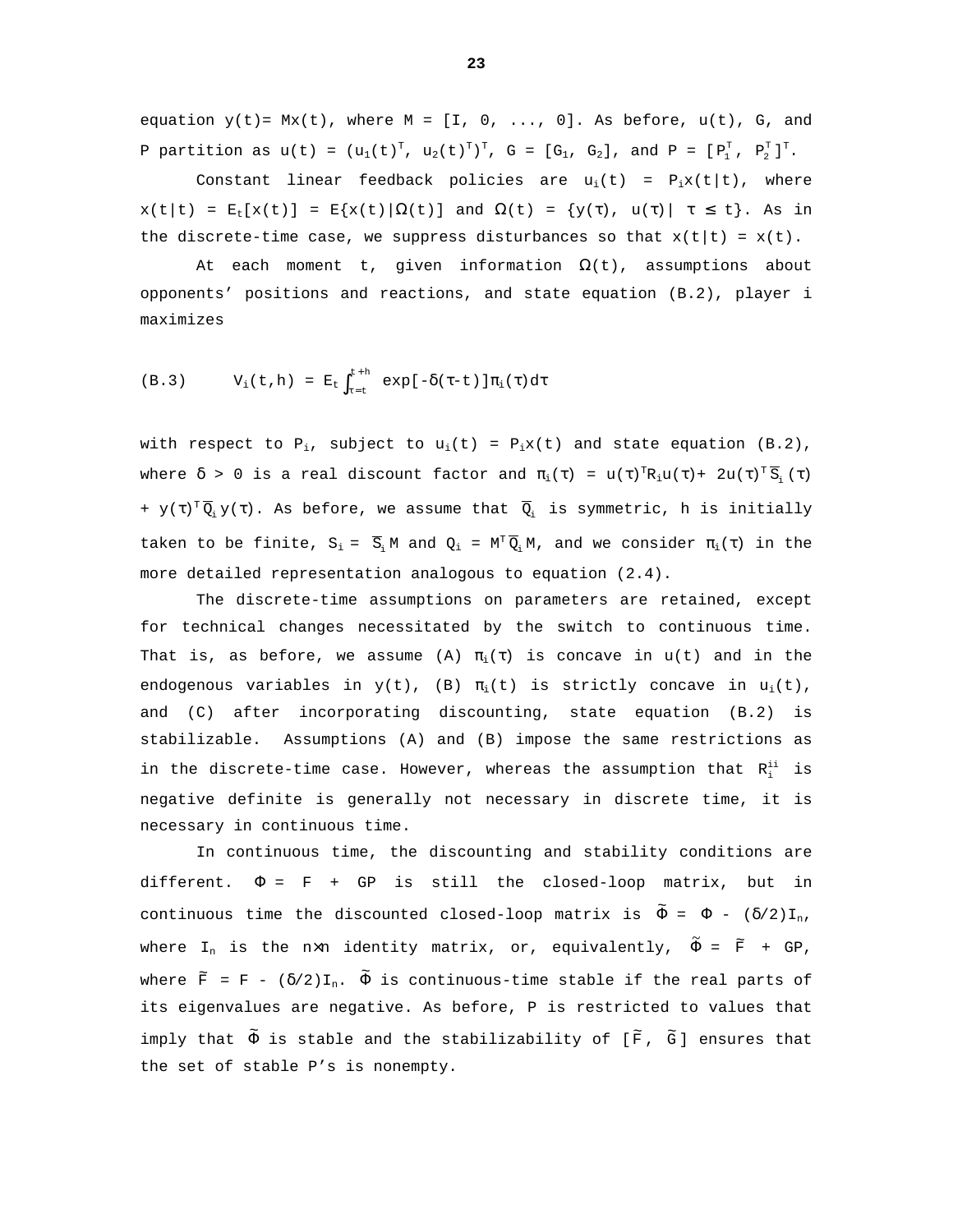Constant linear feedback policies imply that Dx(τ) =  $\tilde{\Phi}$  x(τ), hence, that  $\mathrm{x}(\tau)$  =  $\exp[\,\widetilde{\Phi}(\tau\text{-}t)\,] \mathrm{x}(t)$ , for  $\tau\,\geq\,$  t (Graham, 1981, pp. 108– 110), where  $\exp[\,\widetilde{\Phi}(\tau-t)\,]$  = I +  $\Phi\,(\tau-t)\,$  +  $(1/2!) \, \widetilde{\Phi}^2 \, \left(\tau\text{-}t\right)^2$  + ... is the matrix exponential. Thus,  $V_i(t,h) = x(t)^T W_i(t,h)x(t)$ , where

$$
(B.4) \qquad V_i(t,h) = \int_{\tau=t}^{\tau+h} \exp[\tilde{\Phi}^T(\tau-t)][P^TR_iP + P^TS_i + S_i^TP + Q_i]exp[\tilde{\Phi}(\tau-t)]d\tau.
$$

We premultiply equation (B.4) by  $\tilde{\Phi}^{\, \mathrm{\scriptscriptstyle T}}$ , postmultiply it by  $\tilde{\Phi}$  , add the products together, and integrate the sum by parts. Because  $\tilde{\Phi}$  is a stability matrix, in the limit as h→∞, we obtain

$$
(B.5) \t\t \tilde{\Phi}^{T}W_{i} + W_{i} \tilde{\Phi} + P^{T}R_{i}P + P^{T}S_{i} + S_{i}^{T}P + Q_{i} = 0,
$$

where  $W_i = \lim_{h \to \infty} W_i(t, h)$ .

The immediate first-order necessary condition for maximizing  $V_i(t, \infty)$  with respect to P<sub>i</sub> is  $d_iV_i(t, \infty) = 0$ . Because  $x(t)$  is given independently of P<sub>i</sub> and can assume any value,  $d_iV_i(t, \infty) = x(t)^T d_iW_ix(t) =$ 0 implies  $d_iW_i = 0$ . To see what  $d_iW_i = 0$  implies, we use product rule (3.1) to differentiate equation (B.5) with respect to  $P_i$ , impose  $d_iV_i$  = 0, and obtain

(B.6) 
$$
d_i P_i^T [R_i^{ii} P_i + R_i^{ij} P_j + S_i^i + G_i^T W_i]
$$

$$
+ d_i P_j^T [(R_i^{ij})^T P_i + R_i^{jj} P_j + S_i^j + G_j^T W_i] + ... = 0,
$$

where  $(i,j) \in \{(1,2,), (2,1)\},$  and the dots denote asymmetric terms repeated in transposed form.

To specialize equation (B.6) as the first-order necessary condition for the follower, we set  $(i, j) = (2, 1)$ , impose  $d_2P_1 = 0$ , take the trace, use  $tr(B) = tr(B<sup>T</sup>)$  and  $tr(AB) = tr(BA)$  to consolidate terms, divide by 2, apply trace rule (3.2) with  $dA = d_2P_2$ , and obtain

(B.7)  $R_2^{22}P_2 + R_2^{21}P_1 + S_2^2 + G_2^T W_2 = 0.$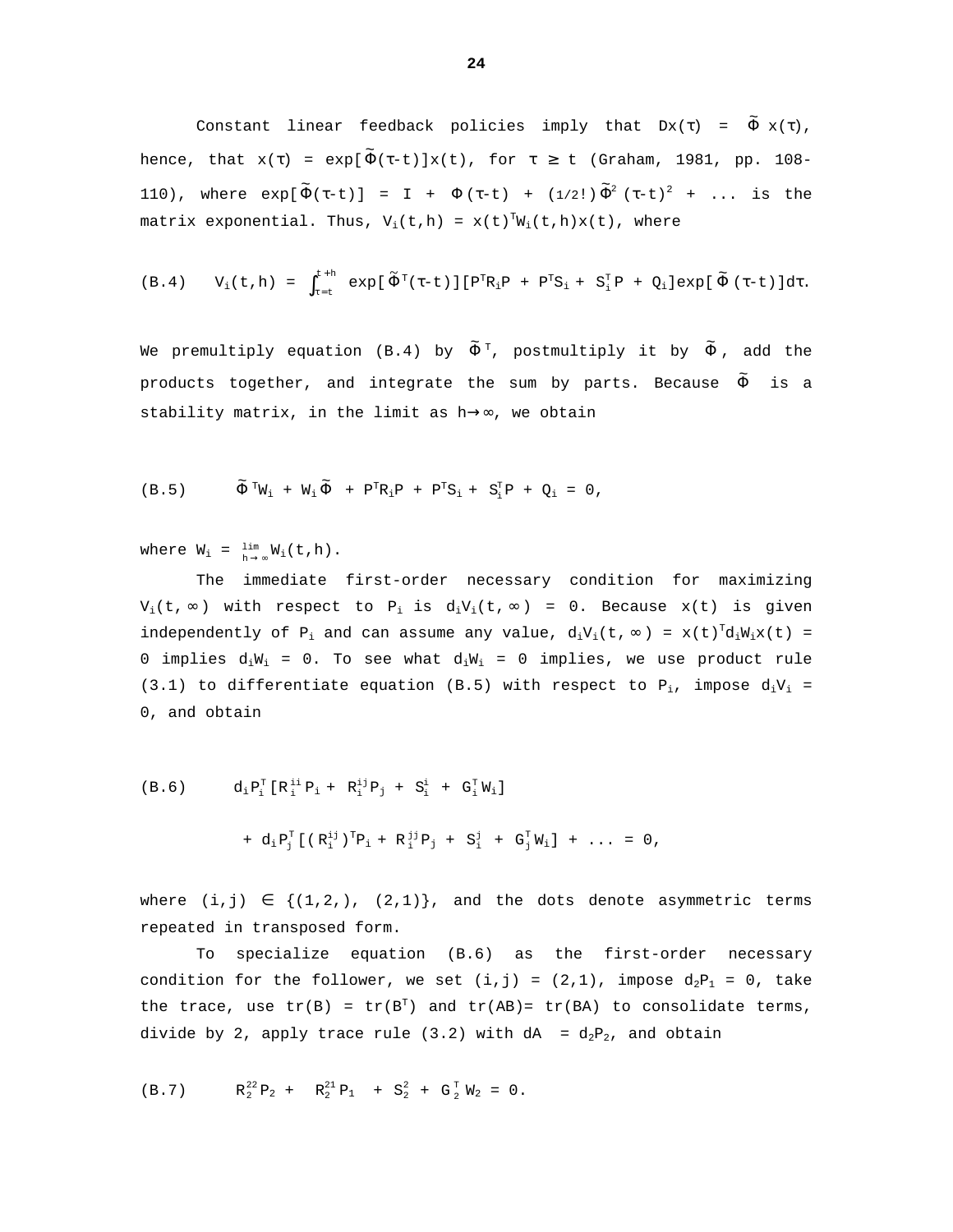To obtain the first-order necessary condition of the leader, we use product rule (3.1) to differentiate equation (B.7) with respect to  $P_1$  and obtain

$$
(B.8) \t d_1P_2 = M_1d_1P_1 + M_2d_1W_2,
$$

where  $M_1 = -({R_2}^{22})^{-1} R_2^{21}$ ,

$$
M_2 = - (R_2^{22})^{-1} G_2^{T}.
$$

To express  $d_1W_2$  in terms of  $d_1P_1$ , we differentiate equation (B.5), for i = 2, with respect to  $P_1$ , simplify the result using equation (B.7), and obtain

$$
\text{(B.9)} \qquad \widetilde{\Phi}^{\, \mathrm{T}} \! \text{d}_1 \text{W}_2 \, + \, \text{d}_1 \text{W}_2 \, \widetilde{\Phi} \;\; + \;\text{d}_1 \text{P}_1^{\mathrm{T}} \text{N}_{12} \; + \; \text{N}_{12}^{\mathrm{T}} \text{d}_1 \text{P}_1 \; = \; 0 \, ,
$$

where 
$$
N_{12} = (R_2^{21})^T P_2 + R_2^{1j} P_1 + S_2^1 + G_1^T W_2
$$
.

Because  $\tilde{\Phi}$  is a stable matrix, equation (B.9) is equivalent to

$$
\text{(B.10)} \qquad \mathrm{d}_1 \mathrm{W}_2 \ = \ \int_{\tau=0}^\infty \ \exp{(\,\widetilde{\Phi}^{\,\mathrm{T}}\tau)\,[\,\mathrm{d}_1 \mathrm{P}_1^{\,\mathrm{T}}\mathrm{N}_{12} \ + \ \mathrm{N}_{12}^{\mathrm{T}}\mathrm{d}_1 \mathrm{P}_1\,]\exp{(\,\widetilde{\Phi}\tau)\,\mathrm{d}\tau}}.
$$

We use equation (B.10) to eliminate  $d_1W_2$  from equation (B.8), then, use the result to eliminate  $d_1P_2$  from equation (B.6), for (i,j) = (1,2), and obtain

(B.11) 
$$
d_1 P_1^T [N_{11} + M_1^T N_{21}]
$$

+ 
$$
\int_{\tau=0}^{\infty} \exp(\tilde{\Phi}^T \tau) [d_1 P_1^T N_1 + N_{12}^T d_1 P_1] exp(\tilde{\Phi} \tau) M_2^T N_{21} d\tau = 0
$$
,

where  $N_{11} = R_1^{i,j} P_1 + R_1^{12} P_2 + S_1^1 + G_1^T W_1$ ,

$$
N_{21} = (R_1^{12})^T P_1 + R_1^{22} P_2 + S_1^2 + G_2^T W_1.
$$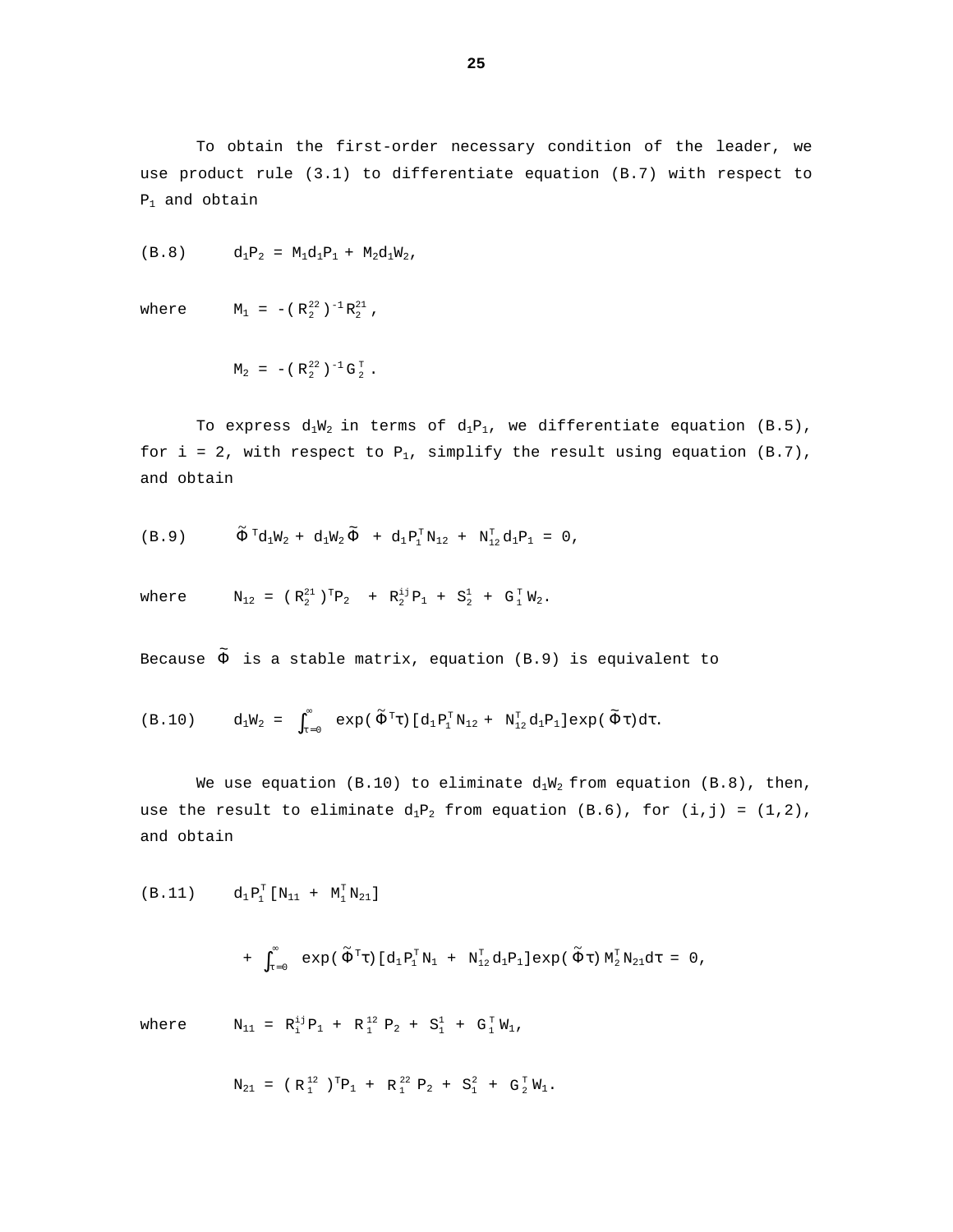Next, we take the trace of equation (B.11), use  $\text{tr}(\texttt{B})$  =  $\text{tr}(\texttt{B}^{\texttt{T}})$  and  $tr(AB) = tr(BA)$  to consolidate terms, divide by 2, and obtain

$$
\text{(B.12)} \qquad \quad \text{tr} \{ d_1 \, P_1^T \, [ \, N_{11} \ + \ M_1^T \, N_{21}
$$

+ N<sub>12</sub> 
$$
\int_{\tau=0}^{\infty}
$$
 exp( $\tilde{\Phi}$  $\tau$ ) [ M<sub>2</sub><sup>T</sup> N<sub>21</sub> + N<sub>12</sub>M<sub>2</sub>] exp( $\tilde{\Phi}$ <sup>T</sup> $\tau$ ) d $\tau$  ] = 0.

Because equation (B.12) is in the form of  $tr(dA·B) = 0$ , where  $dA = dP_1^T$ can assume any  $n \times m_1$  value, trace rule (3.2) implies

$$
(\text{B.13}) \qquad \text{N}_{11} \ + \ \text{M}_1^T \, \text{N}_{21} \ + \ \text{N}_{12} \Psi \ = \ 0 \ ,
$$

where 
$$
\Psi = \int_{\tau=0}^{\infty} \exp(\tilde{\Phi}\tau) [\mathbf{M}_2^{\mathrm{T}} \mathbf{N}_{21} + \mathbf{N}_{21}^{\mathrm{T}} \mathbf{M}_2] \exp(\tilde{\Phi}^{\mathrm{T}} \tau) d\tau,
$$

or, equivalently,

$$
\text{(B.14)} \qquad \widetilde{\Phi}\Psi \ + \ \Psi\widetilde{\Phi}^{\scriptscriptstyle{\text{T}}} \ + \ \text{M}_2^{\scriptscriptstyle{\text{T}}}\text{N}_{21} \ + \ \text{N}_{21}^{\scriptscriptstyle{\text{T}}}\text{M}_2 \ = \ 0 \ .
$$

Thus, we have derived algebraic Riccati-type solution equations for the anticipative feedback solution of the continuous-time, linearquadratic, infinite-horizon, Stackelberg, dynamic game: equations (B.5), for i = 1 and 2, (B.7), (B.13), and (B.14). Equations (B.5), for i = 1, (B.13), and (B.14) are the leader's complete first-order conditions and equations  $(B.5)$ , for  $i = 2$ , and  $(B.7)$  are the follower's complete first-order conditions.

As in the discrete-time solution, if we set  $\Psi = 0$  and drop equation (B.14), the continuous-time Stackelberg AF solution reduces to the Stackelberg nonanticipative solution, which is analogous to the discrete-time DPF solution. In addition, if we set  $M_1 \equiv 0$ , the nonanticipative solution reduces to the Nash equilibrium solution.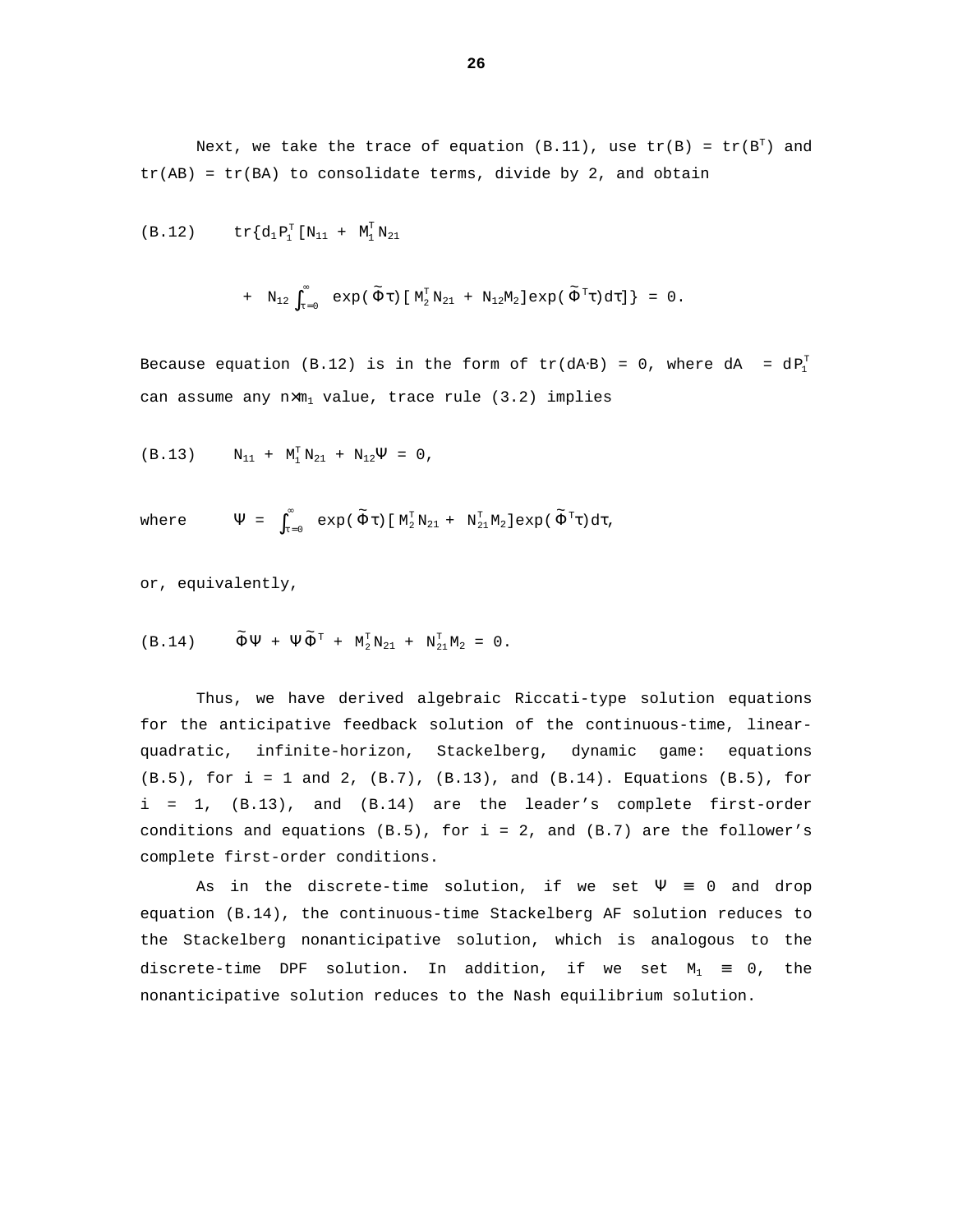#### **REFERENCES**

Anderson, B.D.O. and J.B. Moore (1979), Optimal Filtering, Englewood Cliffs, NJ: Prentice-Hall.

Ansley, C.F. and R. Kohn (1983), "Exact Likelihood of Vector Autoregressive Moving-Average Process with Missing or Aggregated Data," Biometrika 70: 275-278.

Astrom, K.J. (1970), Introduction to Stochastic Control Theory, Orlando, FL: Academic Press.

Backus, D. and J. Driffill (1985), "Rational Expectations and Policy Credibility Following a Change in Regime," Review of Economic Studies 52: 211-221.

Barro, R.J. and D.B. Gordon (1983), "Rules, Discretion and Reputation in a Model of Monetary Policy," Journal of Monetary Economics 12: 101- 121.

Basar, T. and G.J. Olsder (1980), "Team-Optimal Closed-Loop Stackelberg Strategies in Hierarchical Control Problems," Automatica 16: 409-414.

Basar, T. and G.J. Olsder (1995), Dynamic Noncooperative Game Theory, second edition, London, UK: Academic Press.

Basar, T. and H. Selbuz (1979), "Closed-Loop Stackelberg Strategies with Applications in the Optimal Control of Multilevel Systems," IEEE Transactions on Automatic Control AC-24: 166-178.

Canzoneri, M. and J. Gray (1985), "Monetary Policy Games and the Consequences of Noncooperative Behavior," International Economic Review 26: 547-564.

Chen, B. and P.A. Zadrozny (2001), "Estimated U.S. Manufacturing Capital and Technology Based on an Estimated Dynamic Economic Model," typescript.

Fischer, S. (1980), "Dynamic Inconsistency, Cooperation, and the Benevolent Dissembling Government," Journal of Economic Dynamics and Control 2: 93-107.

Graham, A. (1981), Kronecker Products and Matrix Calculus with Applications, Chichester, UK: Ellis Horwood.

Hansen, L.P., D. Epple, and W. Roberds (1985), "Linear-Quadratic Duopoly Models of Resource Depletion," pp. 101-142 in Energy, Foresight, and Strategy, T.J. Sargent (ed.), Washington, DC: Resources for the Future.

Kwakernaak, H. and R. Sivan (1972), Linear Optimal Control Systems, New York, NY: Wiley-Interscience.

Kydland, F. (1975), "Noncooperative and Dominant Player Solutions in Discrete Dynamic Games," International Economic Review 16: 321-335.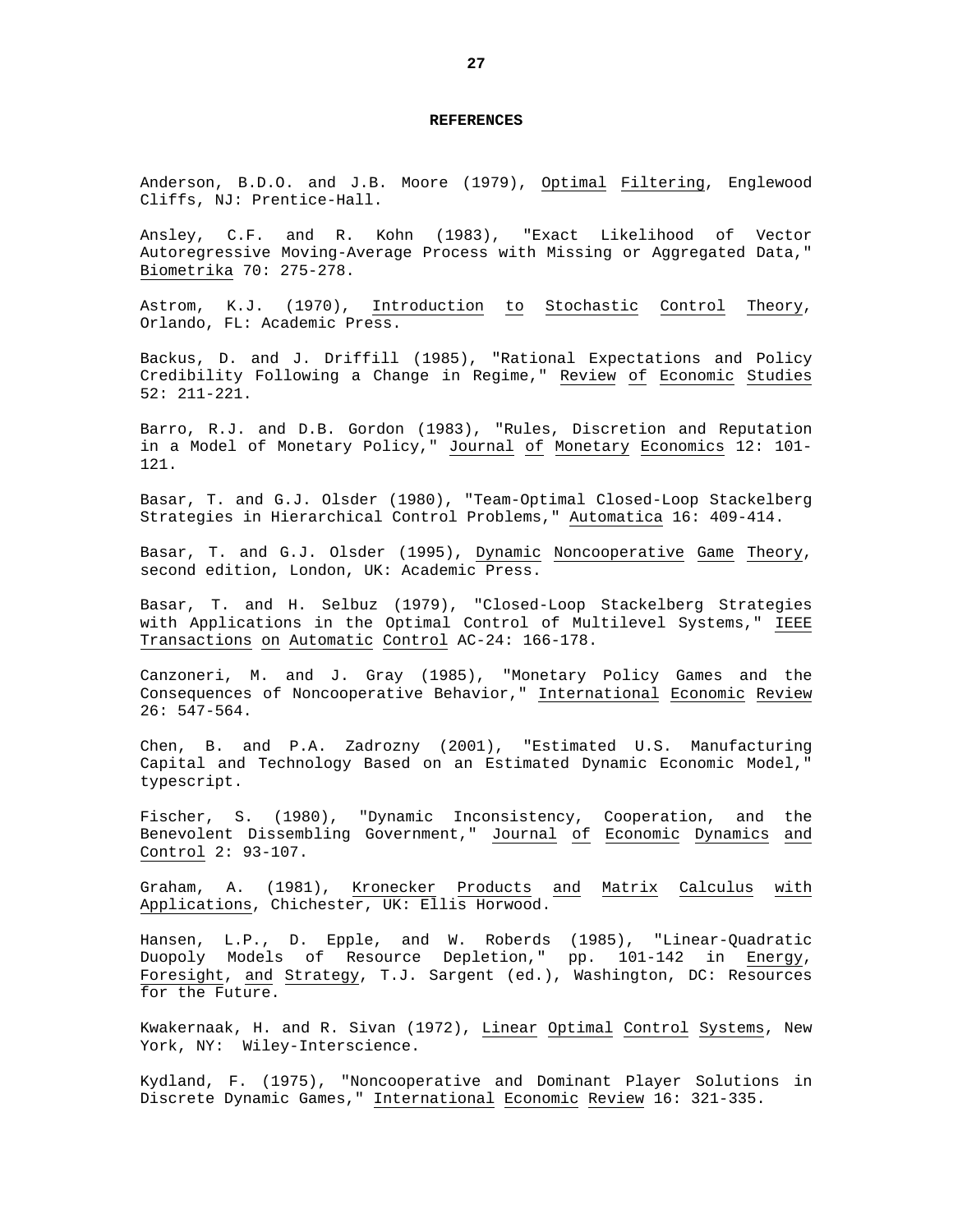Kydland, F. (1977), "Equilibrium Solutions in Dynamic Dominant-Player Models," Journal of Economic Theory 15: 307-324.

Kydland, F. and E.C. Prescott (1977), "Rules Rather than Discretion: The Inconsistency of Optimal Plans," Journal of Political Economy 85: 473-491.

Laub, A.J. (1979), "A Schur Method for Solving Algebraic Riccati Equations," IEEE Transactions on Automatic Control 24: 913-921.

Lukes, D.L. and D.L. Russell (1971), "A Global Theory for Linear-Quadratic Differential Games," Journal of Mathematical Analysis and Applications 33: 96-123.

Magnus, J.R. and H. Neudecker (1988), Matrix Differential Calculus with Applications in Statistics and Econometrics, New York, NY: John Wiley & Sons.

Medanic, J. (1978), "Closed-Loop Stackelberg Strategies in Linear-Quadratic Problems," IEEE Transactions on Automatic Control AC-23: 632- 637.

Miller, M. and M. Salmon (1985), "Dynamic Games and the Time Inconsistency of Optimal Policy in Open Economies," Economic Journal 95: 124-137

More', J.J., B.S. Garbow, and K.E. Hillstrom (1980), "User Guide for MINPACK-1," Report ANL-80-74, Argonne National Laboratory, Argonne, IL.

Rogoff, K. (1989), "Reputation, Coordination, and Monetary Policy," pp. 236-264 in Modern Business Cycle Theory, R.J. Barro (ed.), Cambridge, MA: Harvard University Press.

Sargent T.J. (ed.) (1985), Energy, Foresight, and Strategy, Washington, DC: Resources for the Future.

Simaan, M. and J.B. Cruz, Jr. (1973), "Additional Aspects of the Stackelberg Strategy in Nonzero-Sum Games," Journal of Optimization Theory and Applications 11: 613-626.

Townsend, R.M. (1983), "Forecasting the Forecasts of Others," Journal of Political Economy 91: 546-588.

Tolwinski, B. (1981), "Closed-Loop Stackelberg Solution to a Multistage Linear-Quadratic Game," Journal of Optimization Theory and Applications 34: 485-501.

Turnovsky, S.J., T. Basar, and V. d'Orey (1988), "Dynamic Strategic Monetary Policies and Coordination in Interdependent Economies," American Economic Review 78: 341-361.

Wonham, W.M. (1967), "On Pole Assignment in Multi-Input Controllable Linear Systems," IEEE Transactions on Automatic Control AC-12: 660-665.